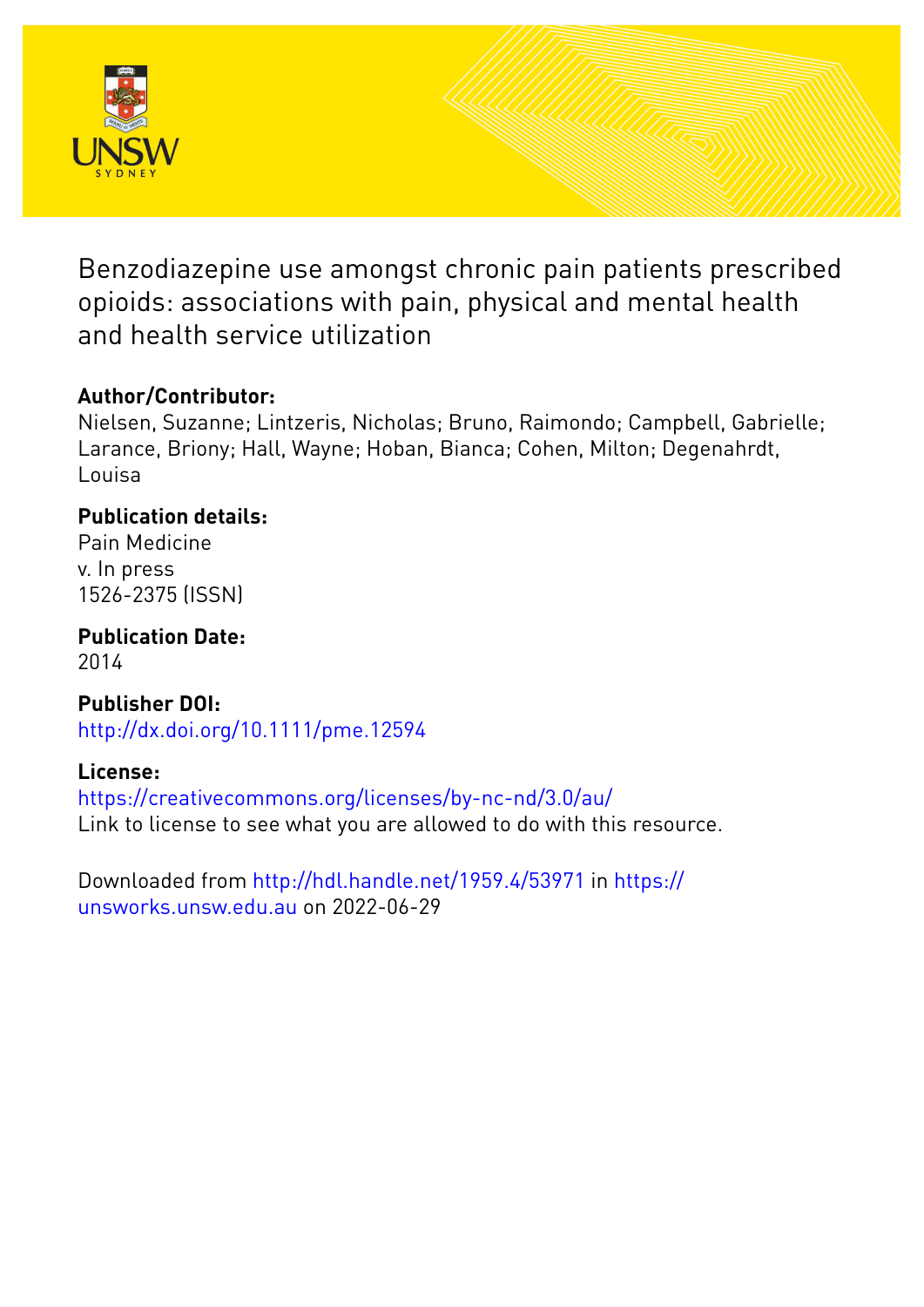## **Benzodiazepine use amongst chronic pain patients prescribed opioids: associations with pain, physical and mental health and health service utilization**

Nielsen, S<sup>a,b</sup>PhD., Lintzeris, N<sup>b,c</sup>MBBS. PhD.., Bruno, R<sup>d,a</sup> PhD., Campbell, G<sup>a</sup> MCrim., Larance, B<sup>a</sup>PhD., Hall, W<sup>e</sup>PhD., Hoban, B<sup>a</sup> BMedHlthSc (Hons)., Cohen, M<sup>f</sup>MD., Degenhardt, L<sup>a,g-i</sup>PhD.

- a. National Drug and Alcohol Research Centre, UNSW, Sydney, NSW 2052 Australia
- b. The Langton Centre, South East Sydney Local Health District (SESLHD) Drug and Alcohol Services, 591 South Dowling St, Surry Hills, NSW 2010, Australia
- c. University of Sydney, Camperdown, NSW 2050 Australia
- d. School of Medicine, University of Tasmania, Sandy Bay Campus, Hobart, Tasmania 7001, Australia
- e. Centre for Youth Substance Abuse Research, University of Queensland, Royal Brisbane and Women's Hospital, Herston, Queensland 4029 AUSTRALIA
- f. St Vincent's Clinical School, UNSW, Darlinghurst NSW 2010, Australia
- g. School of Population and Global Health, The University of Melbourne, Parkville, VIC 3010 Australia
- h. Murdoch Children's Research Institute, The Royal Children's Hospital, Flemington Road Parkville, VIC 3052 Australia
- i. Department of Global Health, School of Public Health, University of Washington, 325 9th Avenue Seattle, WA 98104 USA

This study received funding from the Australian National Health and Medical Research Council (NHMRC, #1022522). SN, LD, BL, and WH are supported by NHMRC research fellowships (#1013803, #1041472, #1073858, #569738). The National Drug and Alcohol Research Centre at UNSW is supported by funding from the Australian Government under the Substance Misuse Prevention and Service Improvements Grant Fund. Cerissa Papanastasiou was supported by funding provided to Paul Dietze and LD by the Victorian Drug Law Enforcement Fund. These funding bodies had no role in determining the study design; in the collection, analysis and interpretation of data; in the writing of the report; and in the decision to submit the article for publication.

Authors SN, NL, RB, GC, BL, LD have all been investigators untied investigator driven educational grants funded by Reckitt Benckiser for post-marketing surveillance studies of the diversion and injection of buprenorphine-naloxone tablets and film, development of an opioid-related behaviour scale, and/or a study examining the uptake of opioid substitution therapy among chronic non-cancer pain patients. NL, RB, BL and LD have researched an untied educational grant from MundiPharma for post-marketing surveillance studies of Reformulated OxyContin® (the National Opioid Medication Abuse Deterrence, or NOMAD, study). MC has received payments from Mundipharma Pty Limited for preparation and presentation of educational material.

Corresponding Author: Suzanne Nielsen National Drug and Alcohol Research Centre University of New South Wales 22-32 King St Randwick, 2031, Australia Ph + 61 2 8936 1017 Fax + 61 2 9385 0222

[suzanne.nielsen@unsw.edu.au](mailto:suzanne.nielsen@unsw.edu.au)

**Running Title:** Benzodiazepine use in chronic pain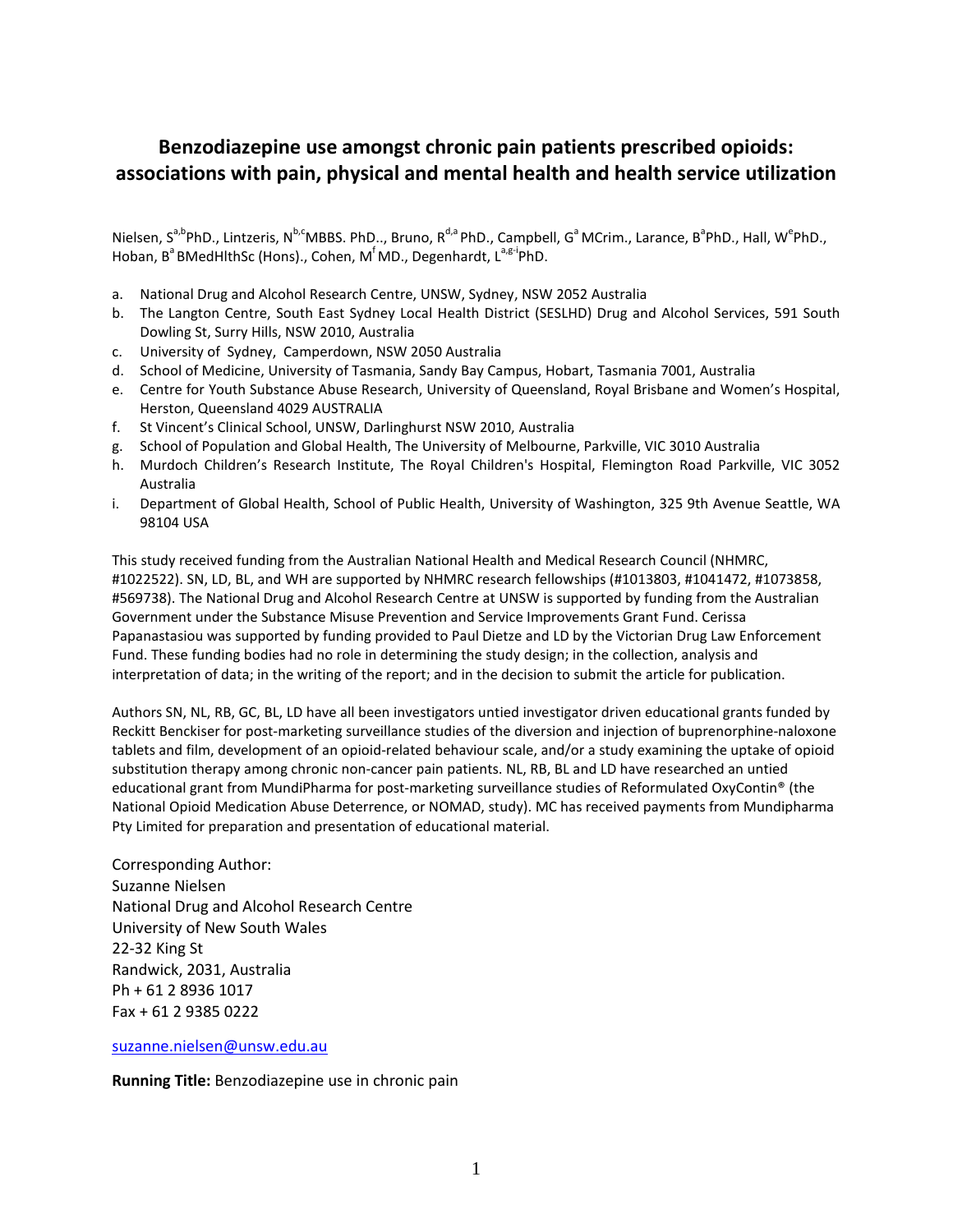#### **Abstract**

**Objective:** Benzodiazepines are commonly used by chronic pain patients, despite limited evidence of any long term benefits and concerns regarding adverse events and drug interactions, particularly in older patients. This paper aims to: describe patterns of benzodiazepines use; the demographic, physical and mental health correlates of benzodiazepine use; and examine if negative health outcomes are associated with benzodiazepine use after controlling for confounders.

**Subjects:** A national sample of 1220 chronic non cancer pain (CNCP) patients prescribed long-term opioids.

**Methods:** We report on baseline data from a prospective cohort study comparing four groups based on their current benzodiazepine use patterns. General demographics, pain, mental and physical comorbidity, and health service utilisation were examined.

**Results:** One-third (n = 398, 33%) of participants reported BZD use in the past month, and 17% (n = 212) reported daily BZD use. BZD use was associated with: 1) greater pain severity, pain interference with life and lower feelings of self-efficacy with respect to their pain; 2) being prescribed 'higher-risk' (> 200mg oral morphine equivalent) doses of opioids; 3) using antidepressant and/or antipsychotic medications; 4) substance use (including more illicit and injection drug use, alcohol use disorder and daily nicotine use) and 5) greater mental health co-morbidity. After controlling for differences in demographic characteristics, physical and mental health, substance use and opioid dose, BZD use was independently associated with greater past-month use of emergency health care such as ambulance or accident and emergency services.

**Conclusions**: CNCP patients using BZDs daily represent a high-risk group with multiple comorbid mental health conditions, and higher rates of emergency health care use. The high prevalence of BZD use is inconsistent with guidelines for the management of CNCP or chronic mental health conditions.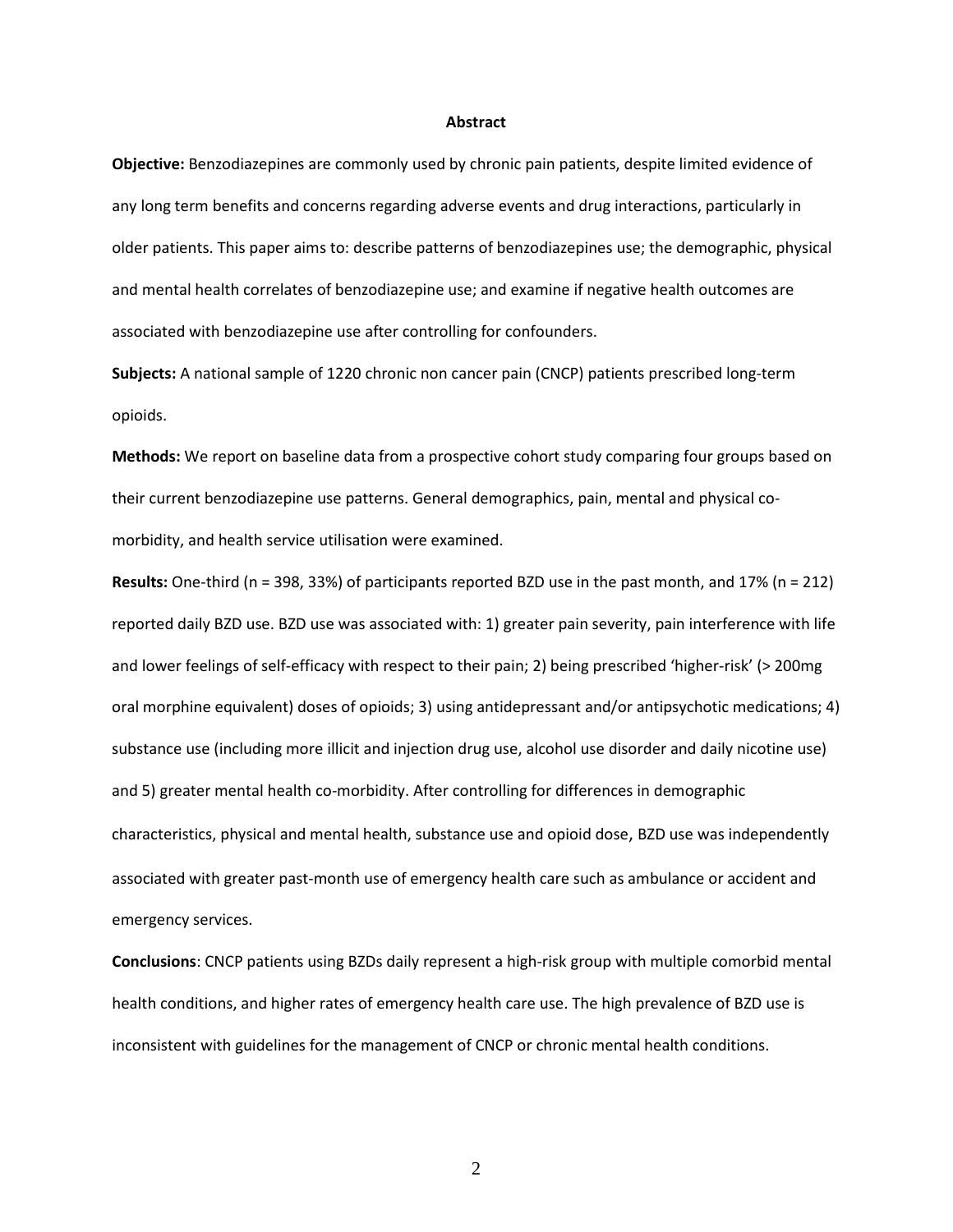**Keywords:** Chronic non-cancer pain, opioid, benzodiazepines, mental health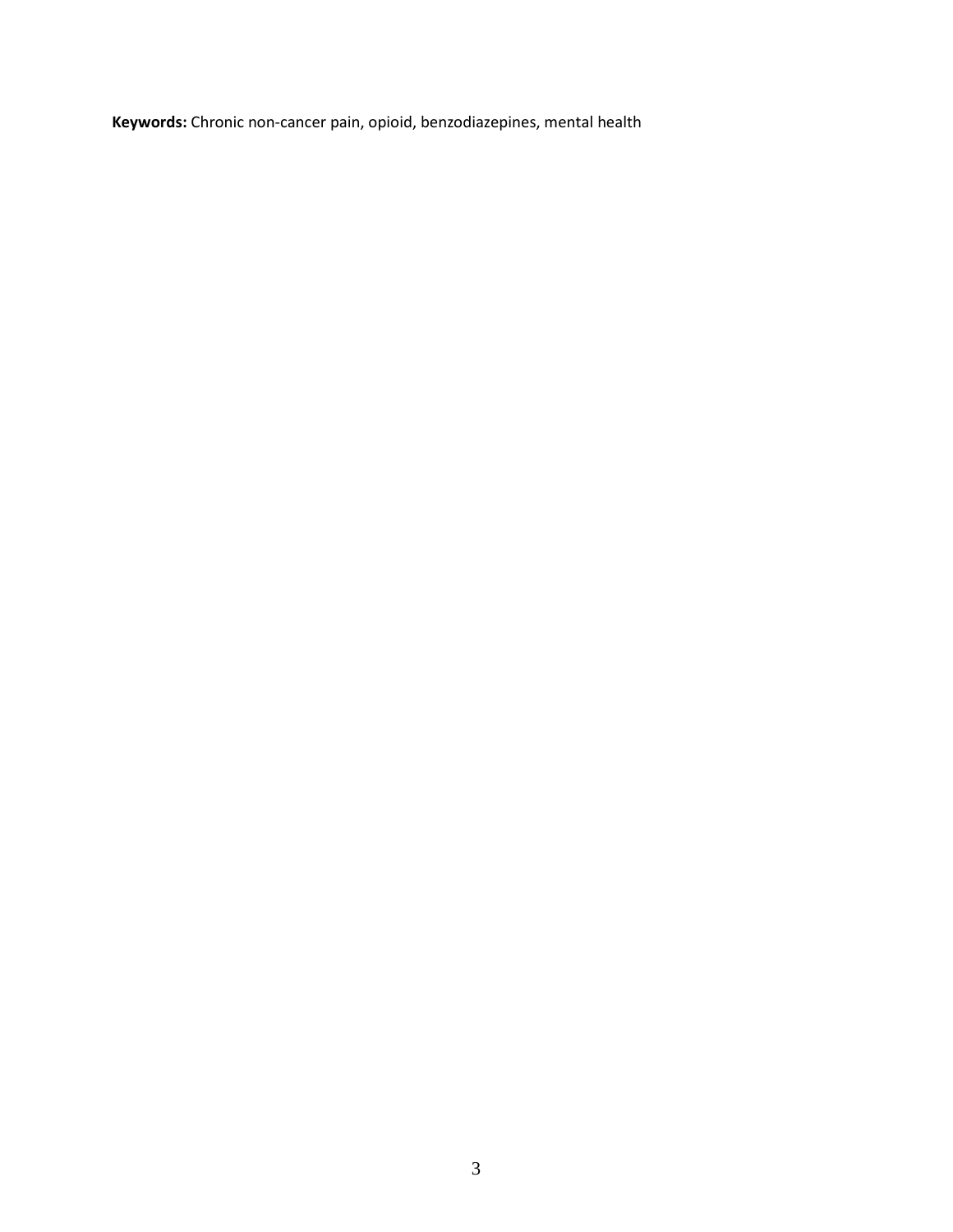#### **1. Introduction**

The prescription of opioids for people with chronic non-cancer pain (CNCP) has increased dramatically in the US, Canada and Australia [\(1-6\)](#page-22-0). Benzodiazepine (BZD) use, while common, is reported at much lower rates in the general population than in chronic pain populations. A national household survey in the US study found 4% of respondents reported tranquilizer use and 6% reported using sleeping pills or other sedative use [\(7\)](#page-22-1). General population studies in the UK estimate that 3% of the population use BZDs [\(8\)](#page-22-2). Although there has been some reduction in BZD use [\(9,](#page-22-3) [10\)](#page-22-4), BZDs continue to be prescribed despite there being few indications for their use.

Significant proportions (18-38%) of CNCP patients are concurrently prescribed opioids and BZDs [\(11-13\)](#page-22-5). While there are a range of reasons why benzodiazepines may be prescribed to patients with CNCP, there are few indications for chronic BZD use specifically in the treatment of CNCP. One review, conducted two decades ago, identified a potential role for BZD in acute pain, but there is little evidence from controlled studies to support their general use in chronic pain [\(14\)](#page-22-6). The exceptions were just three specific conditions where some evidence of their efficacy in treating pain was found: chronic tension headache, temporomandibular disorders and tic douloureux [\(14\)](#page-22-6). Non-drug treatments and other medications such as antidepressants are considered first-line treatments for chronic anxiety or insomnia, with BZDs reserved for second line use when patients are unable to tolerate first-line medications, or after non-drug treatments have failed [\(14\)](#page-22-6). Guidelines state that BZD are "not recommended" for use in non-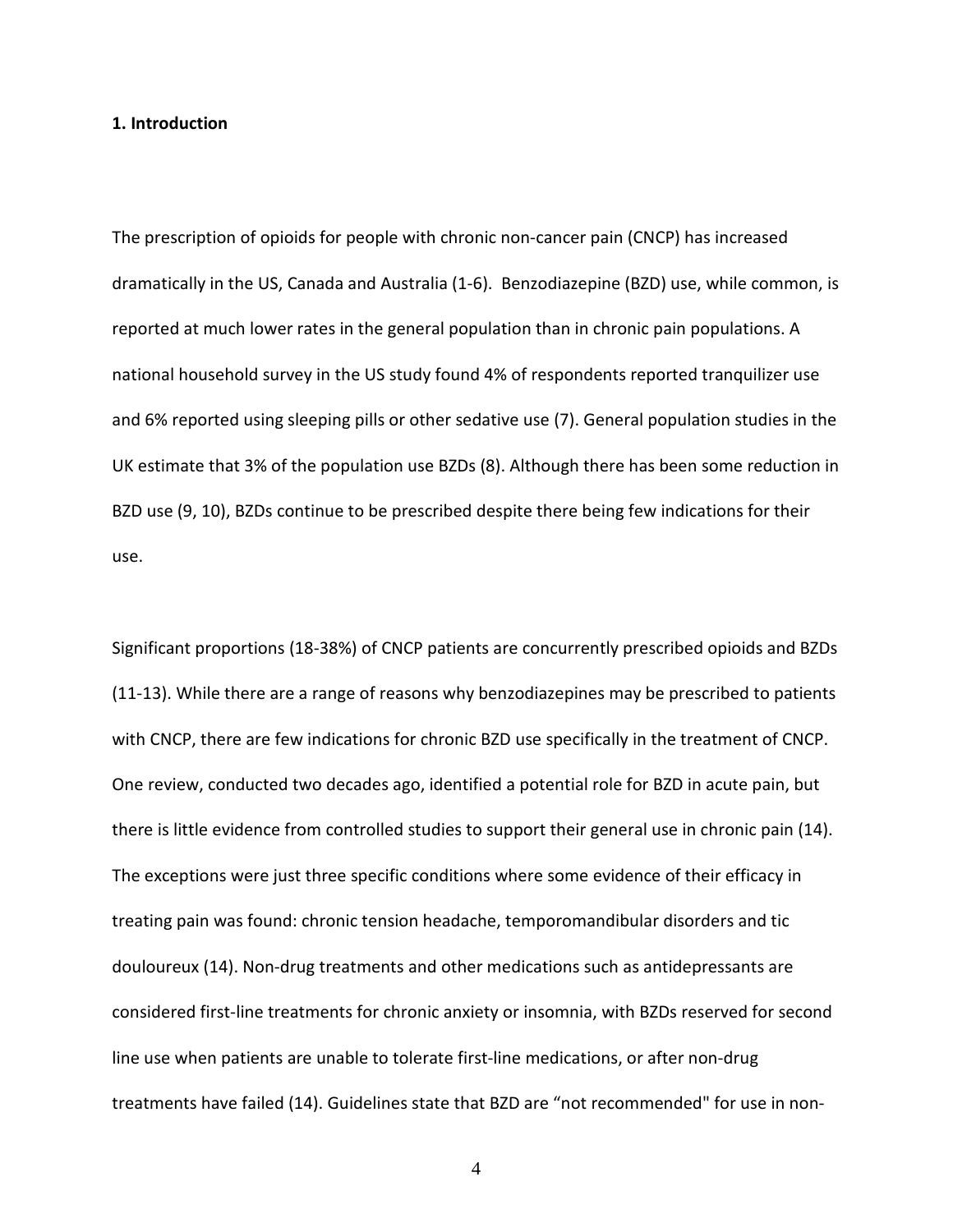cancer persistent pain [\(15\)](#page-22-7), while expert opinion is divided [\(16\)](#page-22-8). Although BZD are effective when used acutely for generalized anxiety or panic disorders, they are not listed in clinical guidelines as first-line treatments for these conditions. These guidelines indicate short-term use, or only where antidepressants are not tolerated [\(17,](#page-23-0) [18\)](#page-23-1).

Concurrent use of BZDs and opioids carries potential risks, particularly in older adults who are more vulnerable to adverse events and drug interactions [\(19\)](#page-23-2). Combined BZD and opioid use may increase sedation, cognitive and psychomotor impairment, falls, respiratory depression and risk of overdose [\(20,](#page-23-3) [21\)](#page-23-4). Chronic BZD and chronic opioid use are associated with additive effects in sleep-disordered breathing [\(22,](#page-23-5) [23\)](#page-23-6), and have the additional well known clinical complications of physiological neuroadaptation with long term use, and the potential for development of substance use disorders amongst some patients.

Few studies have investigated the possible effects of BZD use on long-term outcomes for chronic pain patients. One study of chronic pain patients enrolled in a tertiary pain clinic found that BZD use was correlated with deteriorating physical functioning and depression, after controlling for opioid use[\(24\)](#page-23-7). A longitudinal study of older adults found that new-onset chronic BZD use was predicted by increasing age, female gender, symptoms of depression, pain and poor physical health [\(25\)](#page-23-8).

Given the potentially serious adverse consequences of BZD use in chronic pain patients, we examined the prevalence and correlates of past, occasional and daily BZD use in a sample of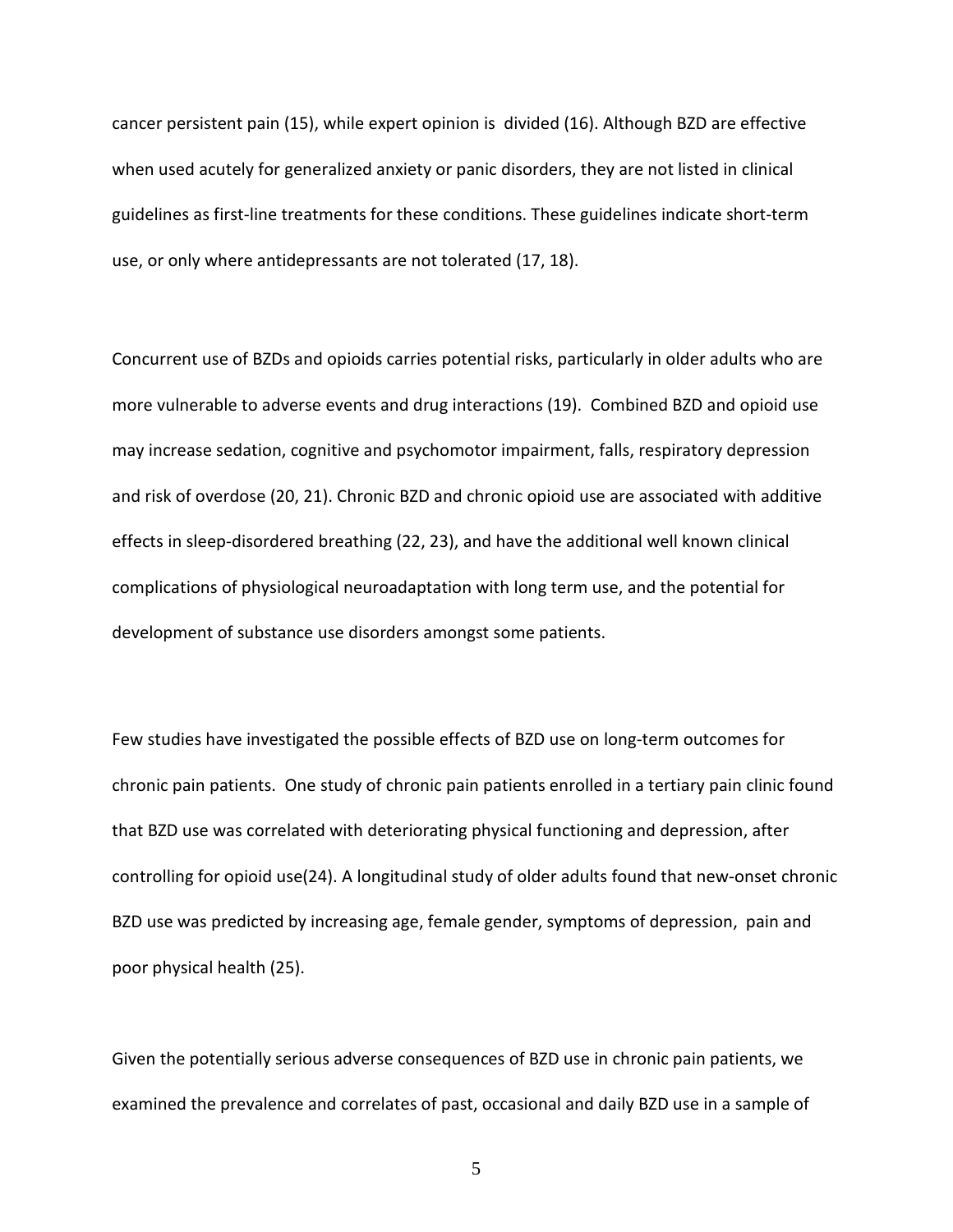CNCP patients who are prescribed long-term opioid analgesics. Three a priori aims were defined for these analyses:

1. To describe patterns of BZD use amongst a sample of CNCP patients prescribed opioids;

2. To examine demographic, physical and mental health and substance correlates of BZD use;

and

3. To examine if negative health outcomes, including emergency healthcare utilization, were independently associated with BZD use, after controlling for other patient characteristics.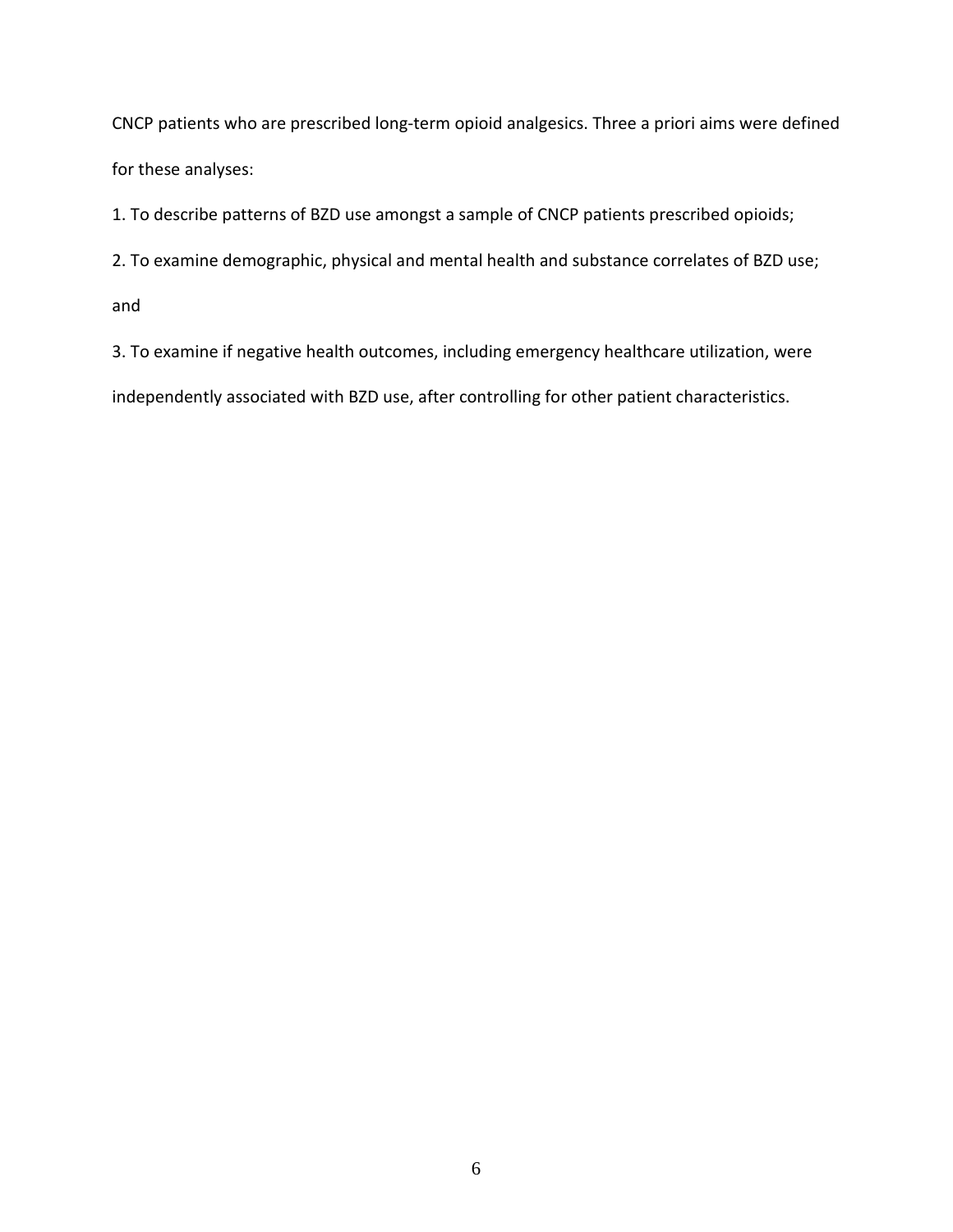## **2. Methods**

#### **2.1 Study design and setting**

The sample comprised 1220 participants from the baseline data collected on a prospective cohort study of persons who have been prescribed opioids for chronic non-cancer pain (the POINT study). The parent study will collect prospective longitudinal data from this cohort at four time points over a two year follow up. A detailed description of the methodology is available elsewhere [\(26\)](#page-23-9).

## **2.2 Eligibility criteria**

POINT participants had to be: 18 years or older*;* competent in English; and mentally and physically able to complete telephone and self-complete interviews; without serious cognitive impairments; living with chronic non-cancer pain (by definition, of at least three months duration); prescribed a Schedule 8 opioid (an Australian classification of drugs of dependence that are subject to additional regulatory controls regarding their manufacture, supply, distribution, possession and use [\(27\)](#page-23-10)); and having taken such opioids for CNCP for more than 6 weeks. Schedule 8 opioids include morphine, oxycodone, fentanyl, buprenorphine, methadone, hydromorphone, and codeine phosphate tablets as a single ingredient. Schedule 8 does not include codeine in combination with paracetamol or tramadol.

Patients currently prescribed pharmaceutical opioids for opioid substitution therapy (OST) for heroin dependence and those taking opioids for cancer pain were ineligible for this study.

## **2.3 Recruitment**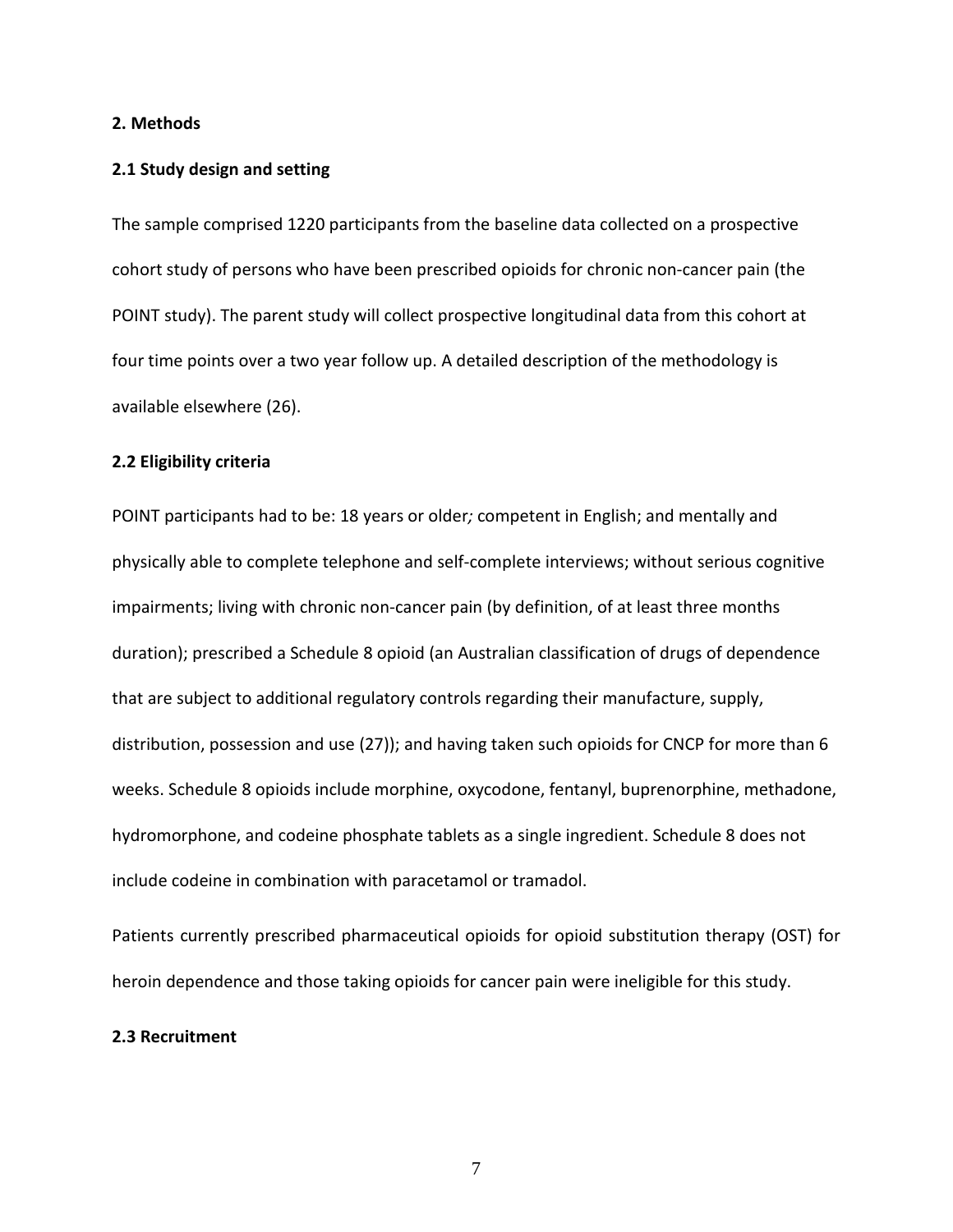A database of pharmacies and chemists across Australia and their contact details was purchased in May 2012 [\(28\)](#page-23-11). The list included 7,136 pharmacies. After removing duplicates, those that had closed down, or were not suitable for the study (i.e. located in a hospital or were a compounding pharmacy), we had a final list of 5,994 pharmacies.

Pharmacies were invited to participate in the study and to refer eligible participants using a purpose-designed fax referral form. Pharmacists were asked to approach any customers who were prescribed a Schedule 8 opioid for CNCP for a period of greater than 6 weeks.

POINT staff determined the eligibility of interested customers who were referred to the study, or who contacted the POINT team. Eligible participants went through a voluntary informed consent process. After being given details of the study, those who were willing to participate were booked in for their initial interview which was conducted over the phone and took approximately 1-1.5 hours, and were sent a self-complete survey in the mail at the same time. The study was approved by the Human Research Ethics Committee of the University of New South Wales (HREC reference: # HC12149).

## **2.4 Interview procedure**

Baseline phone interviews were conducted by trained interviewers who had previously received suicide assistance training. They had a minimum 3-year health or psychology degree, and were provided with glossaries of chronic pain medications and conditions. Participants were reimbursed \$40AUD for the baseline interview.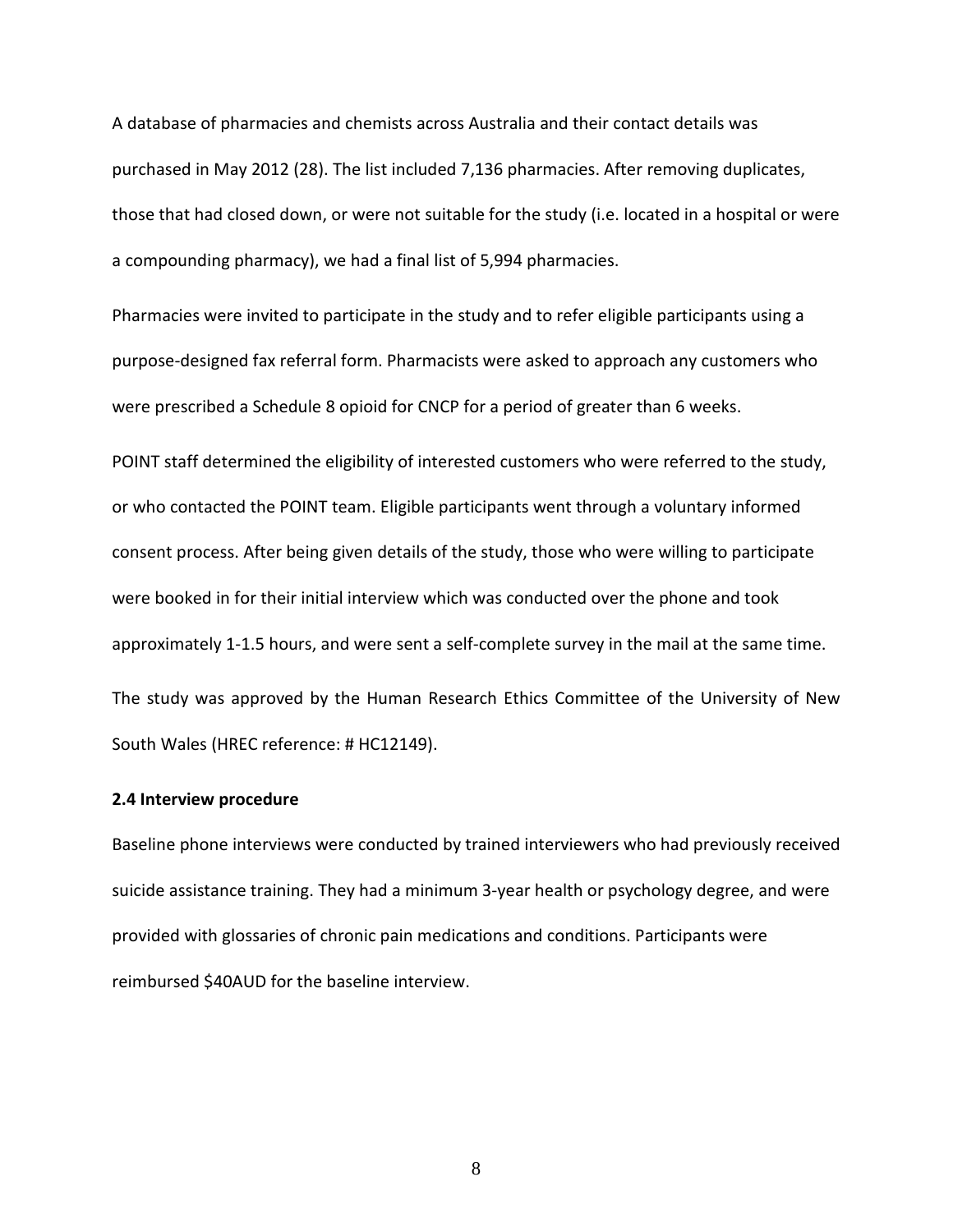#### **2.5 Measures**

Key measures included: demographic characteristics, current pain (as measured by the Brief Pain Inventory [\(29\)](#page-23-12)), opioid and BZD use and/or dependence (using ICD-10 dependence criteria assessed via the Composite International Diagnostic Interview (CIDI)[\(30\)](#page-23-13)) pain self-efficacy (using the Pain Self-Efficacy Questionnaire [\(31,](#page-23-14) [32\)](#page-23-15)), health service utilization, alcohol and illicit drug use, depression and generalized anxiety disorder (as measured by the PHQ-9 and GAD-7 modules of the Patient Health Questionnaire [\(33\)](#page-23-16)). Previously validated cut-offs were used for screening tools as follows: symptoms indicating Major Depressive Disorder were defined at a score of ≥ 10 on the PHQ-9 [\(34\)](#page-23-17), symptoms of Moderate to Severe Anxiety were defined as a score of ≥ 10 on the GAD-7 [\(35\)](#page-23-18). A score of ≥ 3 on the Primary Care PTSD screen (PC-PTSD) was used to indicate presence of PTSD [\(36\)](#page-23-19).

Weekly income was classified as greater or less than AUD \$400/week, with less than \$400/week comparable with unemployment or disability benefits.

In addition to reporting the number of days on which each medication was used in the past month, participants were also asked to return a medication diary that reported all medication taken over a seven day period. Of the 1220 participants, 853 had medication diaries available for analysis. Where BZD doses were reported, these data only represent the subset of patients that returned the medication diary. Oral morphine equivalent daily doses were calculated using available references [\(15,](#page-22-7) [37-39\)](#page-23-20). A 'high risk' opioid dose variable was created, which was defined as more than 200mg/day oral morphine equivalents [\(40,](#page-24-0) [41\)](#page-24-1).

## **2.6 Data analysis**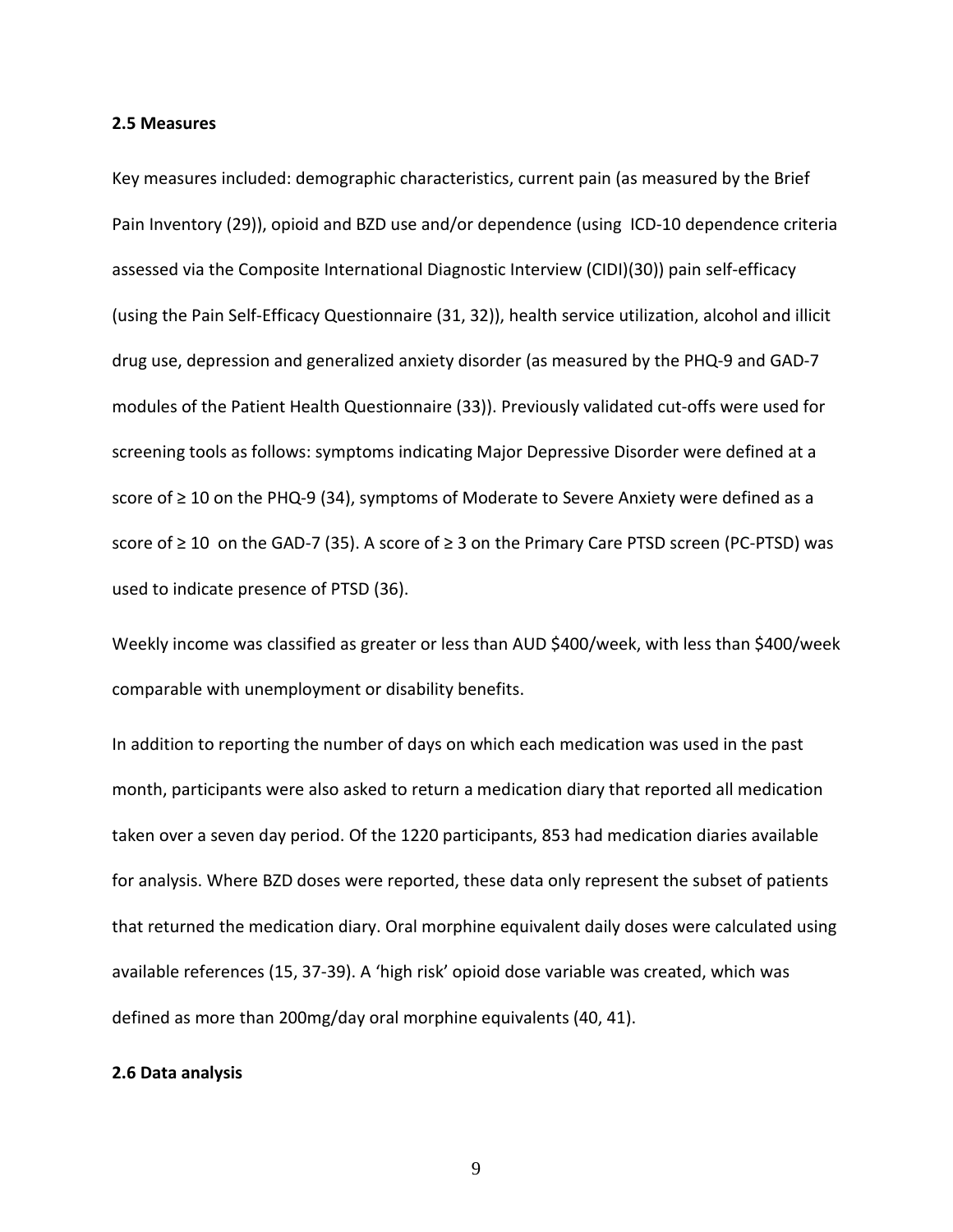We defined four distinct BZD use groups: patients who had used BZDs every day for the past month (referred to as 'Current Daily' users throughout) (n = 212), those who had used BZDs less than daily in the past month (referred to as 'Current Less Than Daily')(n = 186), those that had used BZDs previously but not in the past month (referred to as 'Past BZD Use') (n = 372) and those that had never used BZDs (referred to as 'Never BZD Use') (n = 450).

Multinomial regression was used to compare the four use groups. Medians and non-parametric statistics were used to compare groups where the distribution was non-normal. ANCOVA was used to examine whether pain self-efficacy differed between the BZD use groups, after controlling for pain severity as the covariate. Multivariate logistic regression models were used to determine whether patterns of BZD use were independently associated with ambulance and accident and emergency attendance, after controlling for differences between the BZD use groups identified through univariate analyses.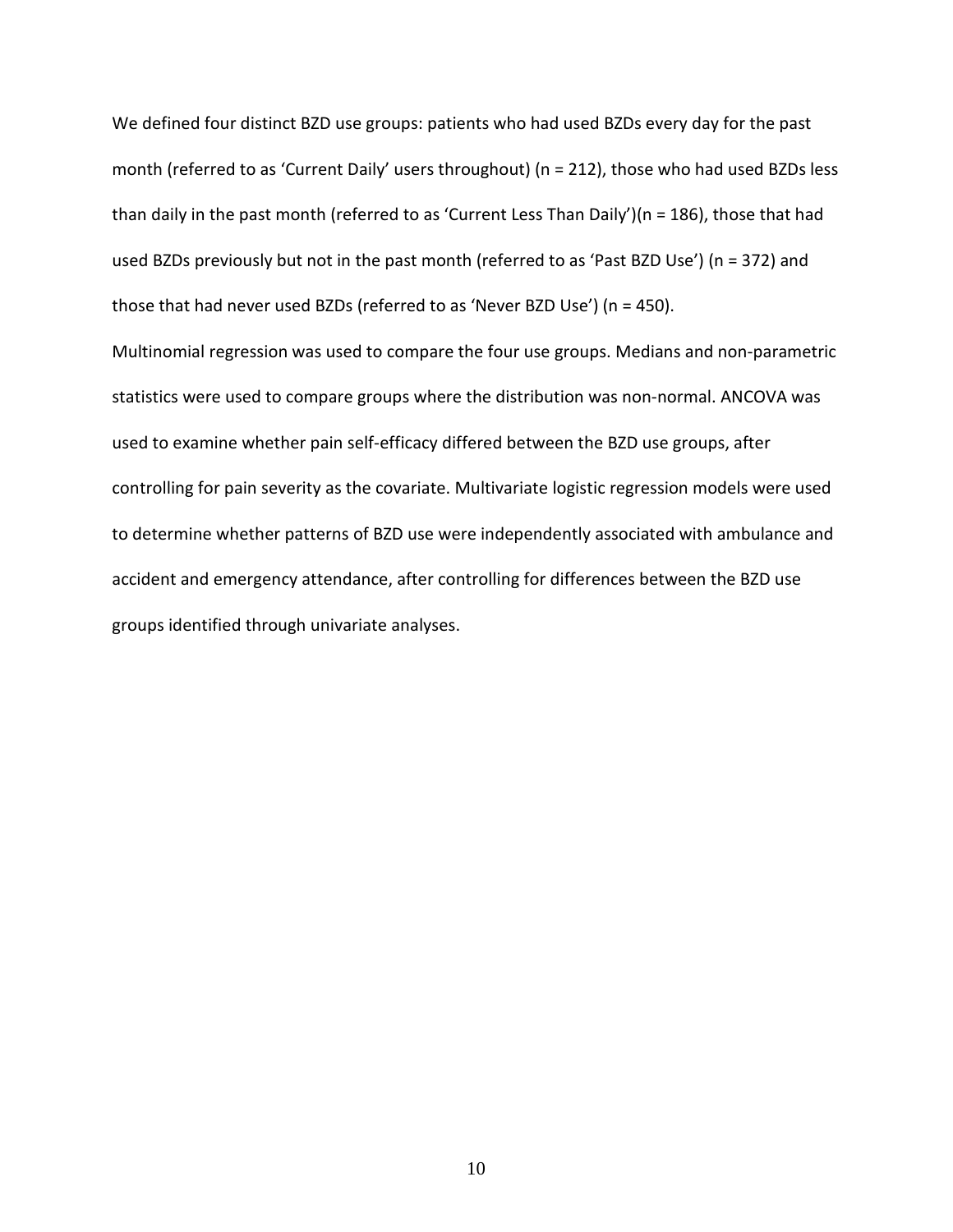## **3. Results**

#### **3.1 Benzodiazepine (BZD) use patterns**

Four hundred and fifty participants (36.9%) reported never having used a BZD ('Never BZD Use'). Three hundred and seventy two (30.5%) reported past BZD use only ('Past BZD Use'), 186 (15.2%) reported current less than daily use ('Current Less Than Daily'), and 212 reported current daily use ('Current Daily') in the past month (17.3%; Table 1). Of those currently using benzodiazepines (n = 398), 53% were using them daily.

Those reporting current less than daily BZD use had used BZDs on a mean of 8.2 days in the previous 28 days (SD 6.8, range 1-25 days). Multinomial logistic regression did not detect a significant difference in age of first BZD use between the groups: the mean age of first use for the Past BZD Use group was 38.8yrs (SD 14.7yrs), 39.7yrs (SD 15.1yrs) for the current less than daily group, and 40.4yrs (SD 16.8yrs) for the current daily group.

62 people (5.1% of the sample) endorsed the CIDI BZD screening question (i.e., 'was ever used so regularly that they could not stop using the sedative or tranquilizer prescribed' to them) and were further assessed using the CIDI for a BZD use disorder (using ICD-10 criteria). Those using BZDs daily in the past month were more likely to meet criteria for a BZD use disorder (8.5%, n = 18, OR: 3.36, 95%CI .152 – 7.42) than past BZD users (2.7%, n = 10)).

## **3.2 Demographic differences by BZD use group**

Participants who reported any BZD use were younger than those in the Never BZD Use (reference) group (Table 1). Current daily BZD users reported lower levels of current employment/study compared with the Never BZD use reference group.

## **Insert Table 1 about here**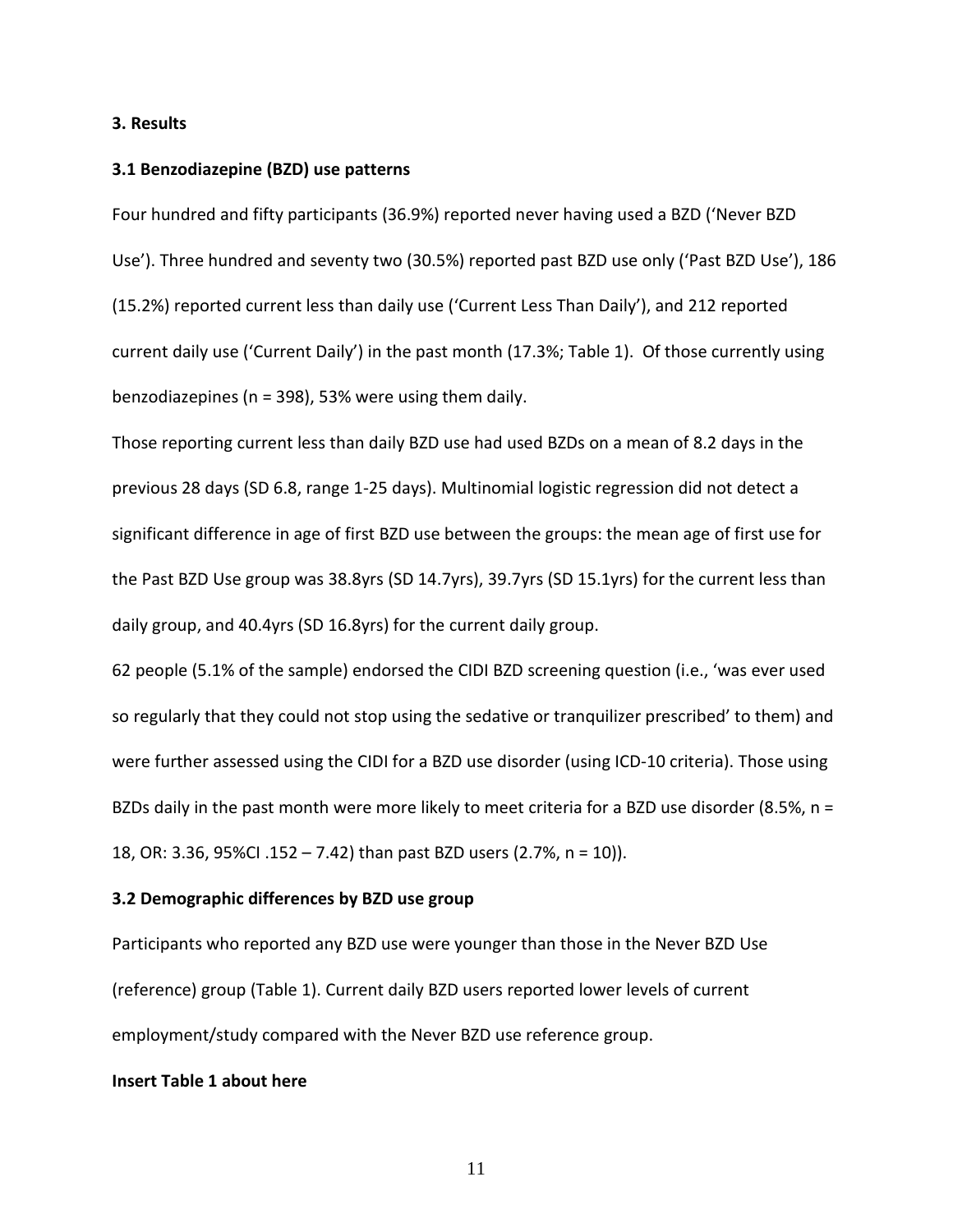#### **3.3 Types of BZDs used**

Diazepam was the most common BZD reported by the subset of participants that used a BZD in the past month and returned a medication diary ( $n = 254$ ). Its use was reported by 48% ( $n =$ 122, mean daily dose 9.1mg, SD 8.8mg), followed by temazepam (22%, n = 56, mean daily dose 10.3mg, SD 7.0mg), oxazepam (12%, n = 30, mean daily dose 28.4mg, SD 14.4mg), nitrazepam (10%, n =25, mean daily dose 6.9 mg, SD 7.6mg), alprazolam(5%, n=12, mean daily dose 2.0 mg, SD 1.8mg) and clonazepam (5%, n =12, mean daily dose 2.4mg, SD 2.75mg). A small number of participants also reported use of BZD-like drugs zopiclone (n = 8) and zolpidem (n = 11). Twenty nine (11%) reported using two BZDs in the same week, and two participants (1%) reported using three BZDs in the same week.

### **3.4 Aberrant BZD Use**

Participants were asked if they had ever used BZDs in a range of unsanctioned ways. Of those who had ever used benzodiazepines ( $n = 770$ ), 5.5% ( $n = 42$ ) reported ever using someone else's BZDs, and 4.5% (n = 35) reported using their own prescribed BZDs in a way that was not as prescribed, (i.e. injected, or used for recreational purposes). Having ever used someone else's BZDs was reported by more of those currently using BZDs less than daily (8.1%, OR 2.26 (95%CI 1.07 - 4.78), compared with past BZD users (Reference category, 3.8%). The difference was not significant between past and daily BZD users (6.3% OR: 1.72, 95%CI 0.79 -3.74). Those using BZDs daily were more likely to report recreational or intravenous use (7.8%, OR: 2.15, 95%CI 1.03 – 4.51) compared with past BZD users (3.8%) and less than daily BZD users (2.7%, OR: 0.71, 95%CI 0.25 - 2.00).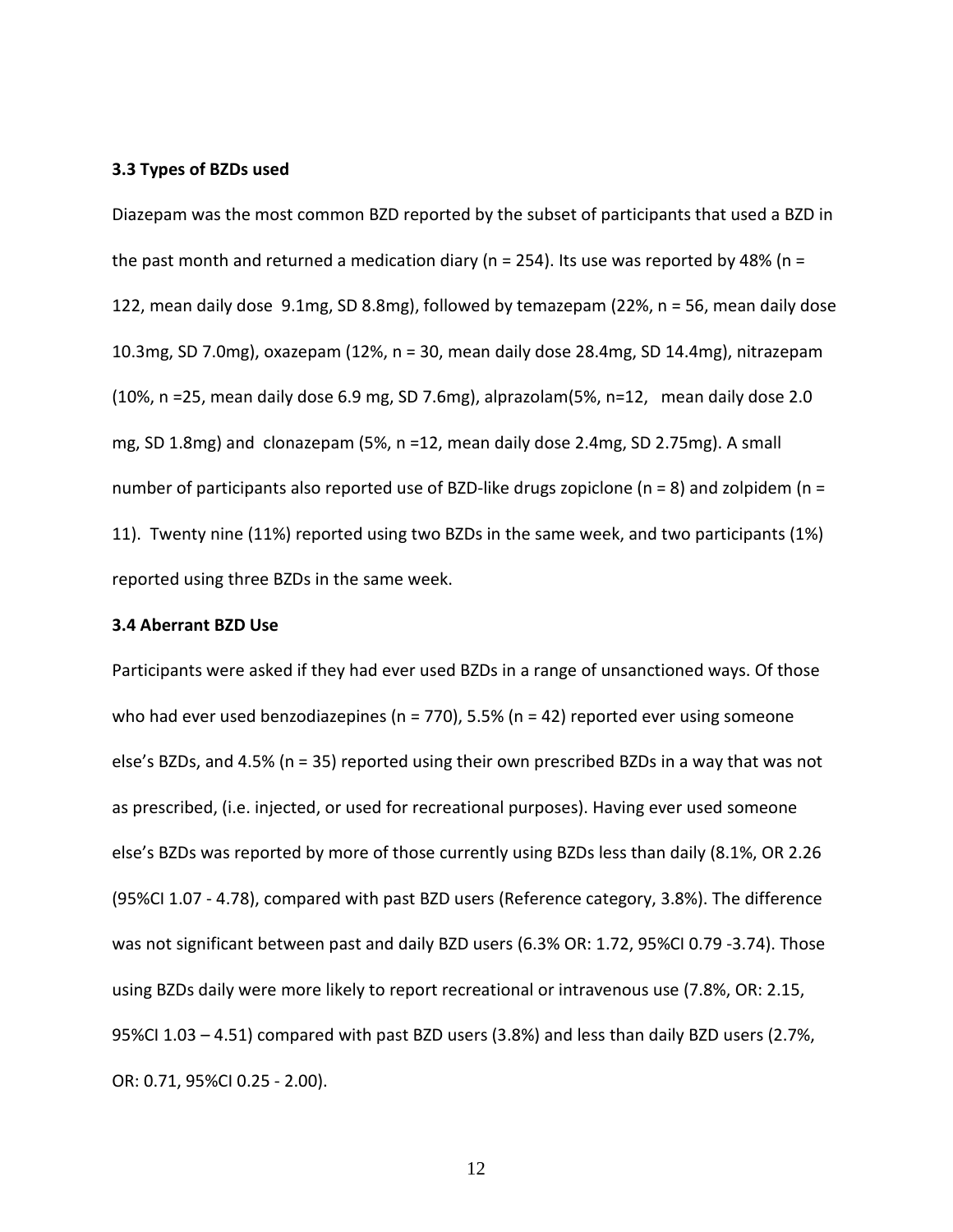## **3.5 Pain**

There was no difference in the duration of pain experience, or of duration of opioid prescription between the groups, although BZD users had received their first opioid prescription at a younger age than those who did not report using BZDs. The types of pain conditions reported within the past 12 months were broadly comparable across the three categories of BZD use groups, except that the current daily BZD use group reported the highest mean number of pain conditions. The current daily BZD use group reported the highest Pain Severity and Pain Interference scores on the BPI.

Any BZD use (past or current) was associated with poorer pain self-efficacy (i.e. less confidence in their ability to do a range of activities including household chores, socializing, work and to cope with their pain) as measured with the PSEQ, where lower scores reflect poorer selfreported efficacy in managing pain. The current daily use group had the lowest pain selfefficacy scores (See Table 2). BZD use was independently associated with significantly lower mean pain self-efficacy scores after controlling for pain severity (F(2, 1127) = 14.86,  $p < .001$ ). Adjusted means for the pain self-efficacy score were 31.8 (SD 12.3) for the Never BZD Use group, 29.4 (SD 18.8) for the past BZD use group, 27.5 (SD 8.5) for the current less than daily group and 25.6 (SD 12.9) for the current daily use group. The lower level of self-efficacy in the daily use group compared with the Never BZD Use group was of moderate magnitude (Hedges' g= 0.49). Differences between other groups were either small (poorer self-efficacy in the less than daily group compared to never use g=0.37) or not meaningful (all others g<0.22).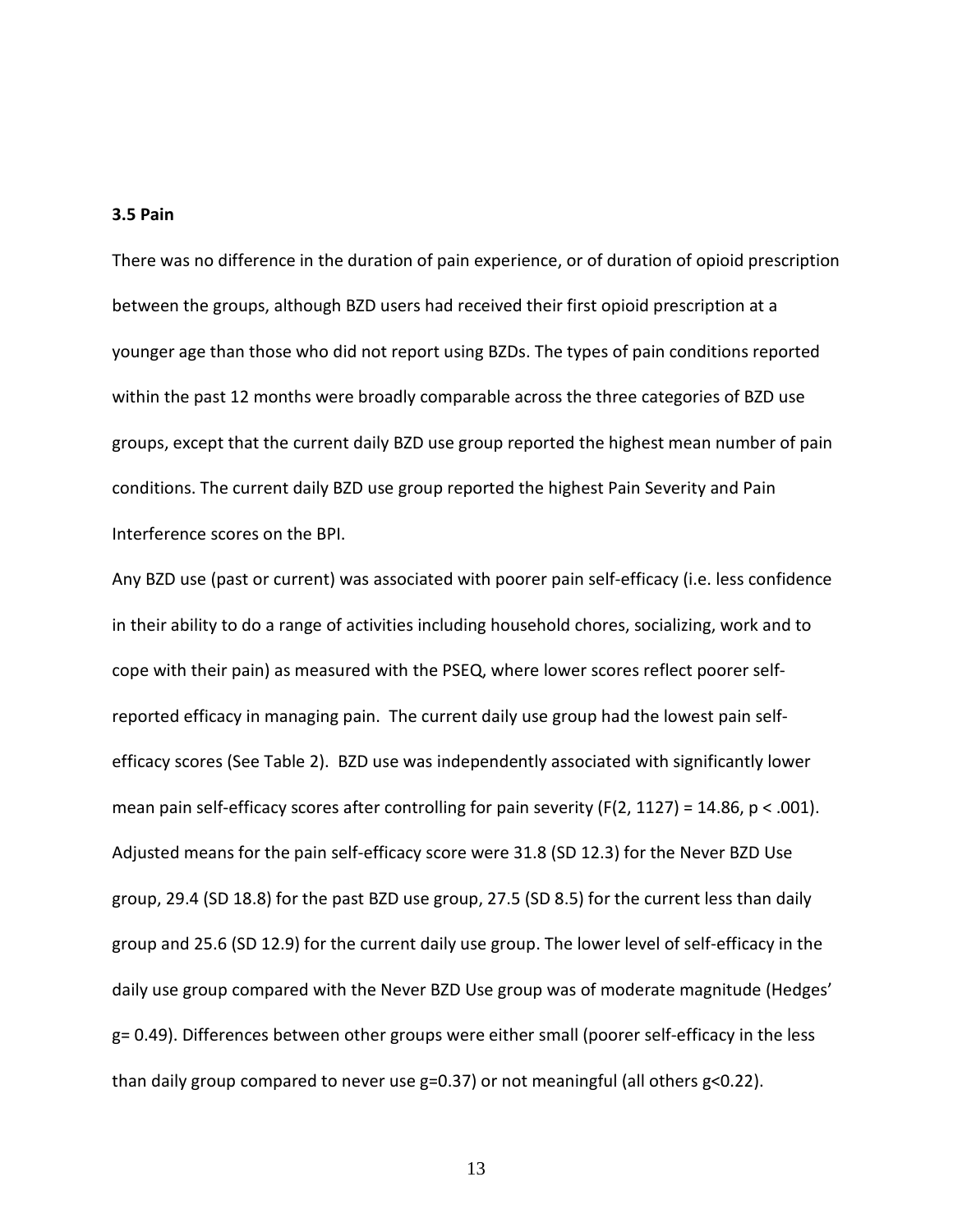## **3.6 Other medication use**

A higher proportion of BZDs users had been also prescribed anti-depressant and/or antipsychotic medication (Table 2). Two-thirds (68.4%) of the current daily use group had used antidepressants and 11.2% had used an antipsychotic medication in the past month, compared with 44.9% and 3.1% in the Never BZD Use group.

Participants who had used BZDs were also prescribed more opioids, and reported a greater median opioid dose. We examined the proportion of each group prescribed a 'high risk' opioid dose (> 200mg/day oral morphine equivalents). The two current BZD use groups (daily and less than daily) had higher proportions of 'high risk' opioid doses in past month (21.4% in the current less than daily and 27.9% in current daily BZD use) compared with 8.9% in Never BZD Use group).

**Insert Table 2 around here**

## **3.7 Substance use and mental health**

BZD users were more likely to report lifetime illicit drug use, injection drug use and an alcohol use disorder (using ICD-10 definitions) than those who had never used BZDs (Table 3). Current daily nicotine use was more likely amongst current BZD users (whether using daily or less than daily) compared with those who had never used benzodiazepines.

Most BZD users reported a lifetime diagnosis or development of a mental health condition, and a more mental health conditions than non-users (Table 3). BZD users reported more symptoms of moderate to severe depression, anxiety, and were more likely to meet criteria for PTSD and past month panic attacks. The daily BZD use group had the highest proportion reporting symptoms that met criteria for each of these conditions (Table 3).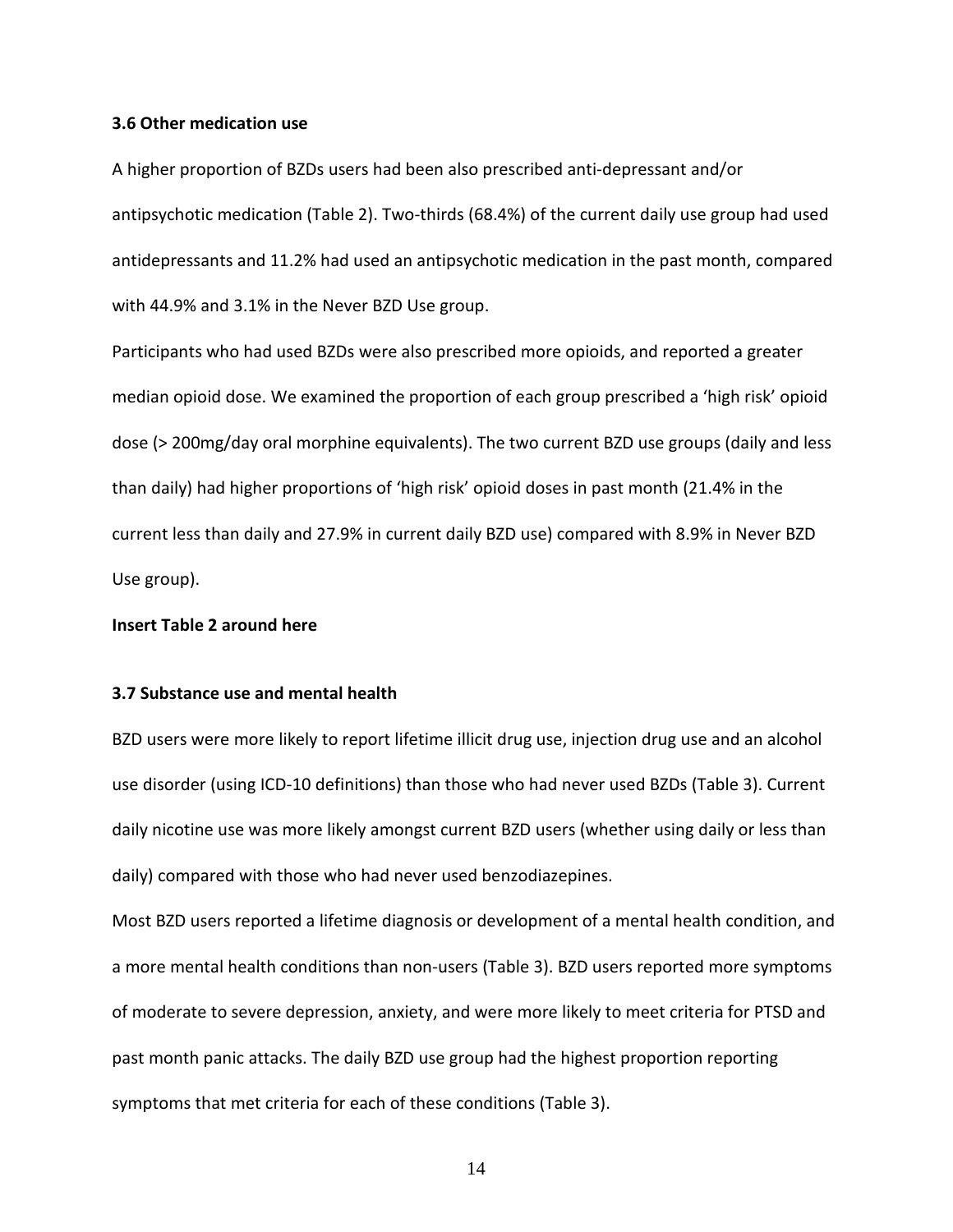## **Insert table 3 around here**

## **3.8 BZD use and emergency health service utilization**

At a univariate level, the daily BZD use group reported more visits to the General Practitioner (GP) in the past month and were more likely to use emergency healthcare compared with those who had never used BZDs. Those who reported daily BZD use were more likely to have used an ambulance in the past month (OR 2.7, 95% CI 1.12 – 6.41) and more likely to have attended a hospital emergency department (OR 2.01, 95%CI 1.06 -3.81) than those who had not used BZDs, after controlling for differences in age, gender, income, number of pain and other chronic conditions, moderate to severe anxiety and depression symptoms and history of illicit drug use and drug injection, and receiving a 'high risk dose' of opioids. The three BZD-use groups were more likely to report a lifetime drug overdose compared with the group that had never used BZDs.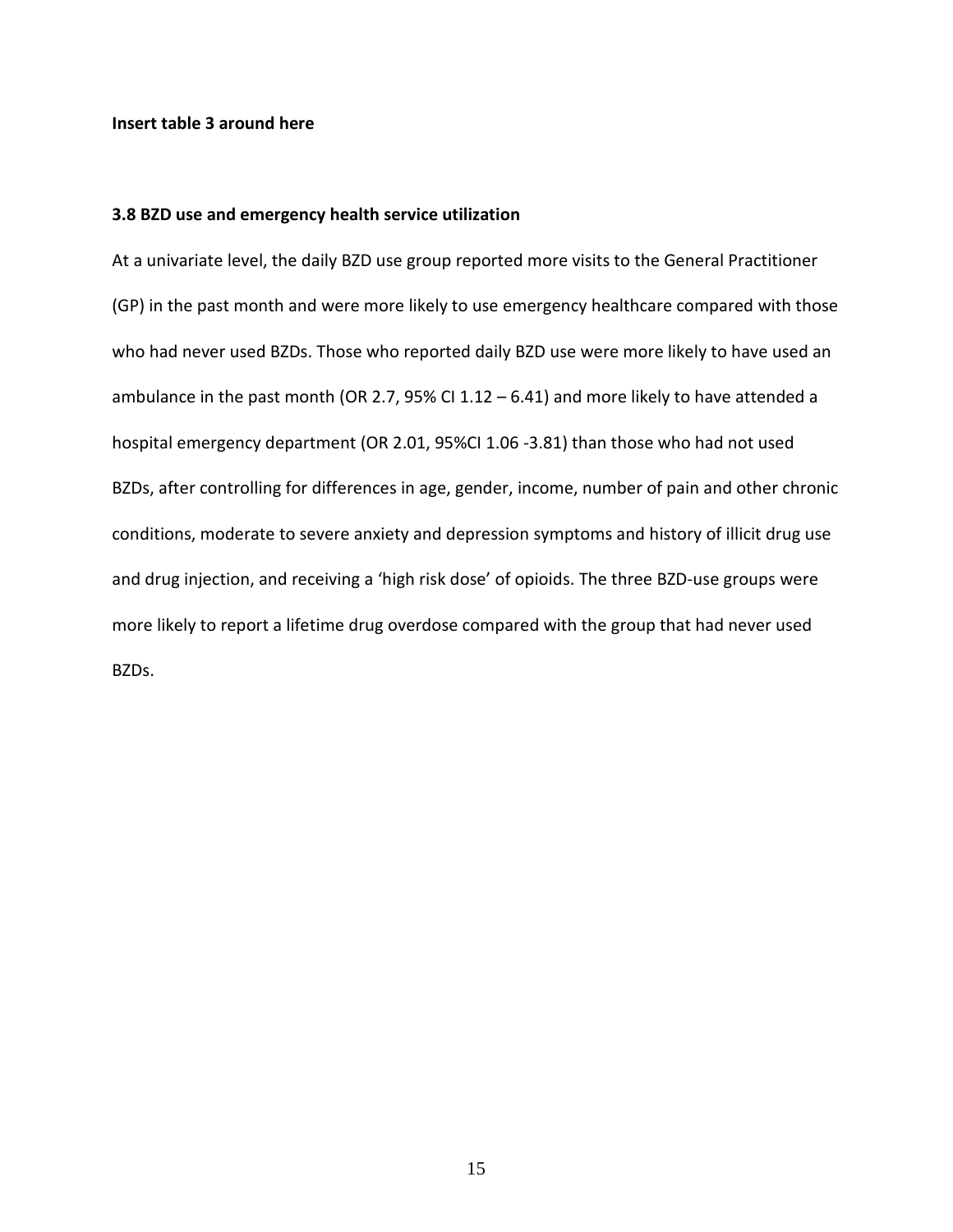## **4. Discussion**

In this national sample of CNCP patients prescribed opioids, approximately one-third (33%) had used a BZD in the previous month and half of those (53%) reported daily BZD use. Although a high proportion of these CNCP patients reported using BZDs regularly, most participants reported using only one type of BZD. This was most often diazepam, temazepam, oxazepam or nitrazepam, which jointly accounted for approximately 90% of all recent BZD use. These are the most commonly utilized BZDs in routine prescribing data for the general Australian population [\(9\)](#page-22-3).

The mean self-reported BZD doses used were within therapeutic norms and few participants reported aberrant BZD use. Nearly one in ten ( 9%) of current daily BZD users met diagnostic criteria for a lifetime BZD use disorder, compared with below 3% in all other groups. In short, although many patients had recently used BZDs, there was little evidence of patients using them other than as prescribed and few endorsed criteria for substance use disorder or reported non-medical use.

Nonetheless, the high rates of BZD use in this population are at odds with clinical guidelines that do not recommend the long-term prescription of BZDs for the vast majority of chronic pain or mental health conditions. Few patients suffered from the short list of chronic pain conditions for which BZDs may have some therapeutic role [\(14\)](#page-22-6) . Although being unable to tolerate antidepressants is identified as a possible indication for using BZDs [\(17\)](#page-23-0), the large number of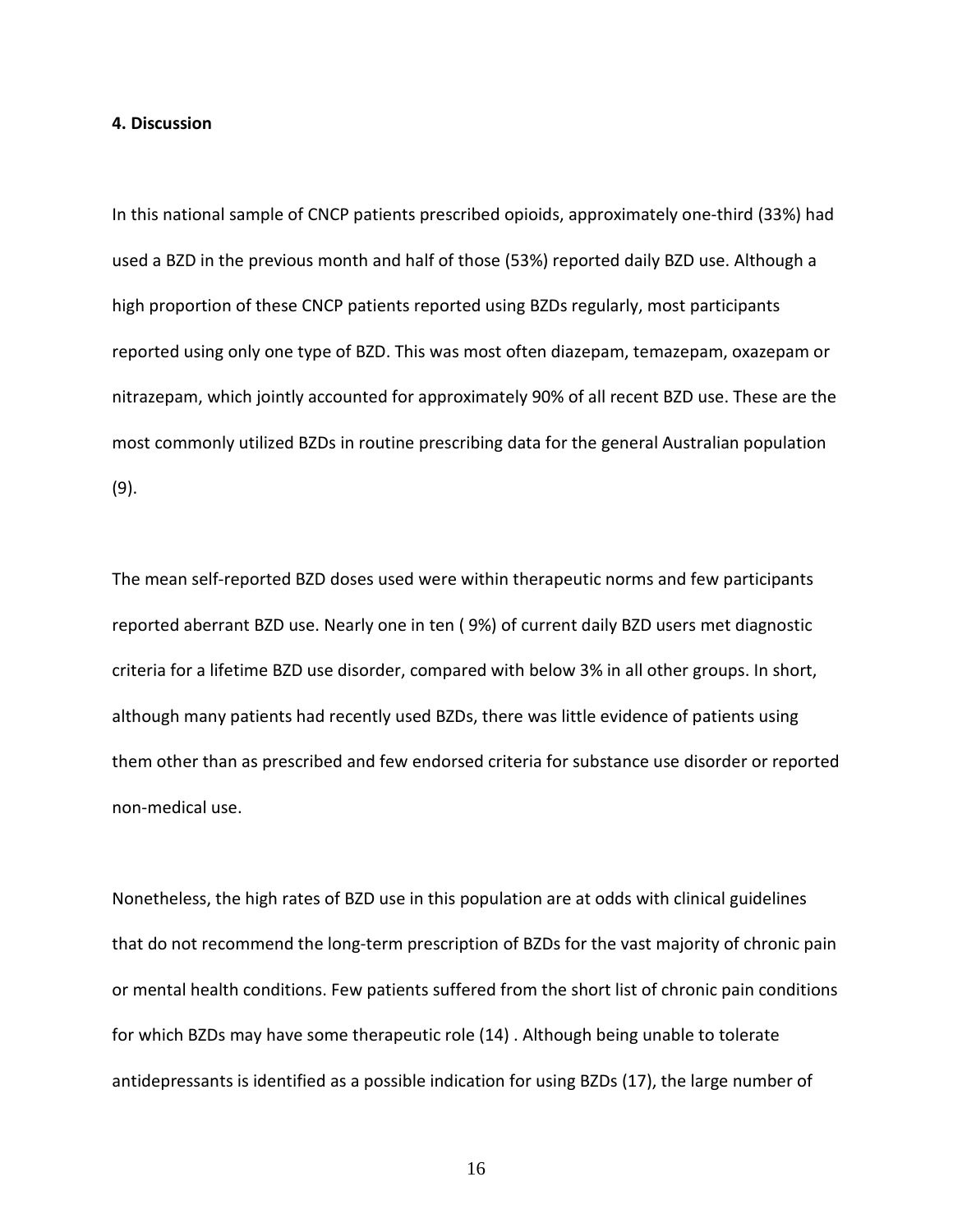patients concurrently prescribed antidepressants and BZDs suggests that this is not the reason for BZD use.

BZD use in this sample was broadly associated with three factors: (a) *pain* (including number and type of pain conditions, greater self-reported recent pain severity and pain interference, and poorer pain self-efficacy), (b) *mental disorders* (including current depression and generalised anxiety disorder); and (c) *substance use* (including alcohol use disorders, tobacco use, injecting drug use and illicit drug use).

One way of understanding the high prevalence of BZD use in this sample is to consider how CNCP patients who use BZD might differ from other patients in their approach to treatment. Daily BZD users reported the highest levels of current antidepressant and antipsychotic medications, were more likely to be taking high opioid doses (>200mg oral morphine equivalent mg daily) and reported the lowest self-efficacy in managing their pain. BZD users also reported higher rates of alcohol and other illicit drug use. In summary, BZD users also used more prescribed and recreational drugs which may suggest a pattern of 'chemical coping' [\(42\)](#page-24-2) or may reflect the high levels of substance use and comorbid mental disorders in this group.

It is unclear whether the greater use of medication and other substances among benzodiazepine users is in response to, or contributes to more severe pain and psychological distress. Alternatively, it may be that current approaches to pain treatment using opioid medications and antidepressants fail to satisfactorily address these patients' pain and distress,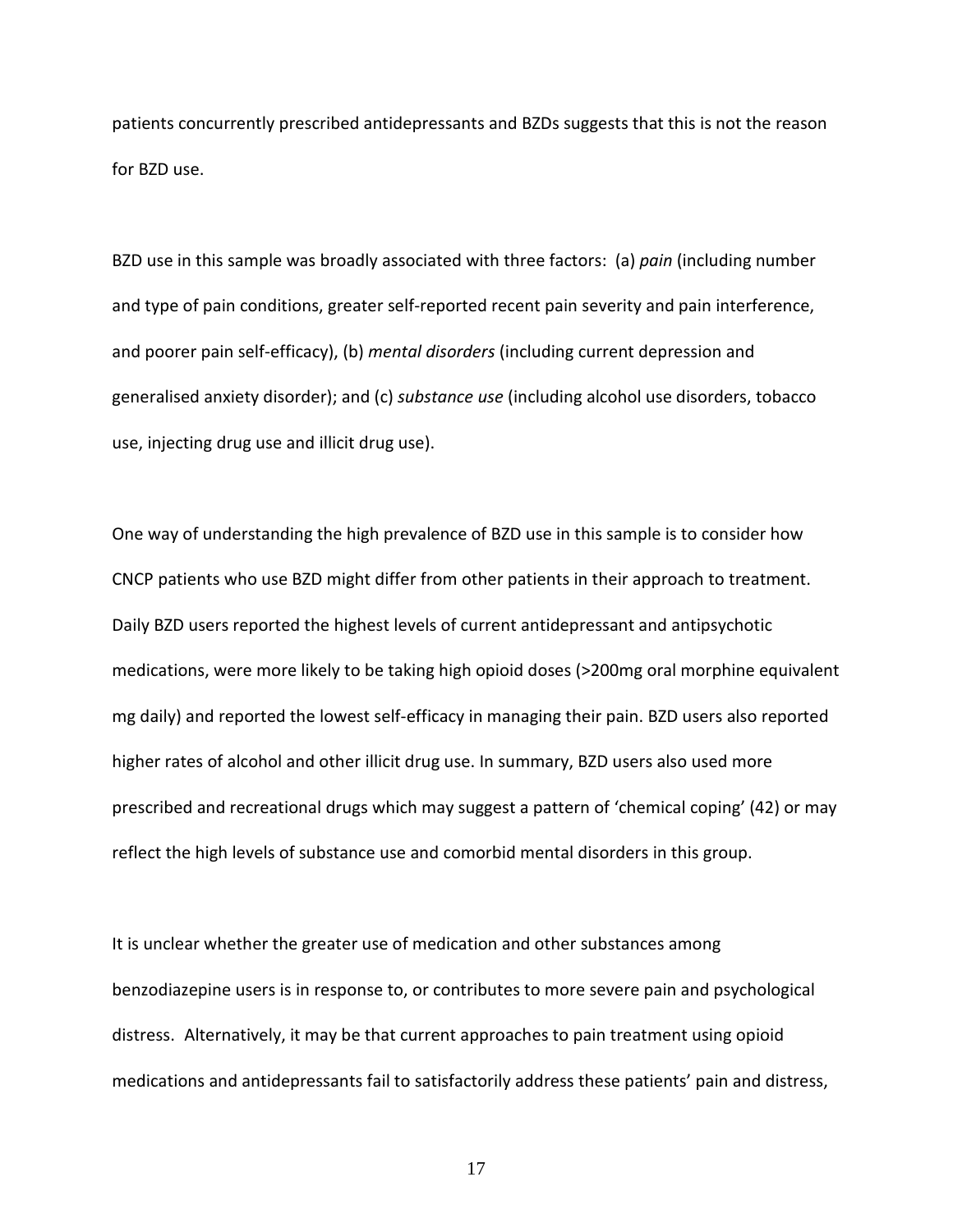and so that higher opioid doses and a wider variety of medications are used in an attempt to achieve better pain relief. This raises the value of comprehensive approaches to pain management that broadly address the range of bio-psycho-social aspects of chronic pain and reduce reliance upon psychoactive medication for symptom control as the predominant intervention [\(43,](#page-24-3) [44\)](#page-24-4). Indeed, the triple co-morbidities of chronic pain, mental health and substance use disorders highlight the many needs of this patient population. The complexity of the population not only demands a multifaceted rather than only a medication-based approach to pain, but also suggests the need for additional strategies that may address patients' mental health or substance use problems.

Those using BZDs generally reported poorer health outcomes, greater utilization of health services, and in particular greater use of emergency services such as ambulance, emergency department presentations and a higher likelihood of having a history of accidental overdose than those who did not use BZDs. A history of overdose was reported in approximately a quarter of daily BZD users (compared with 10% of non-BZD users). The high rates of polypharmacy are of particular concern, especially in older patients who are more vulnerable to drug interactions and related adverse events.

The high prevalence of BZD use in CNCP is an issue that requires more clinical and research attention in light of the limited number of accepted indications for long term BZD prescribing for either pain or mental health conditions and the poorer health outcomes in these patients. While it is not possible from this cross sectional study design to identify whether BZD use is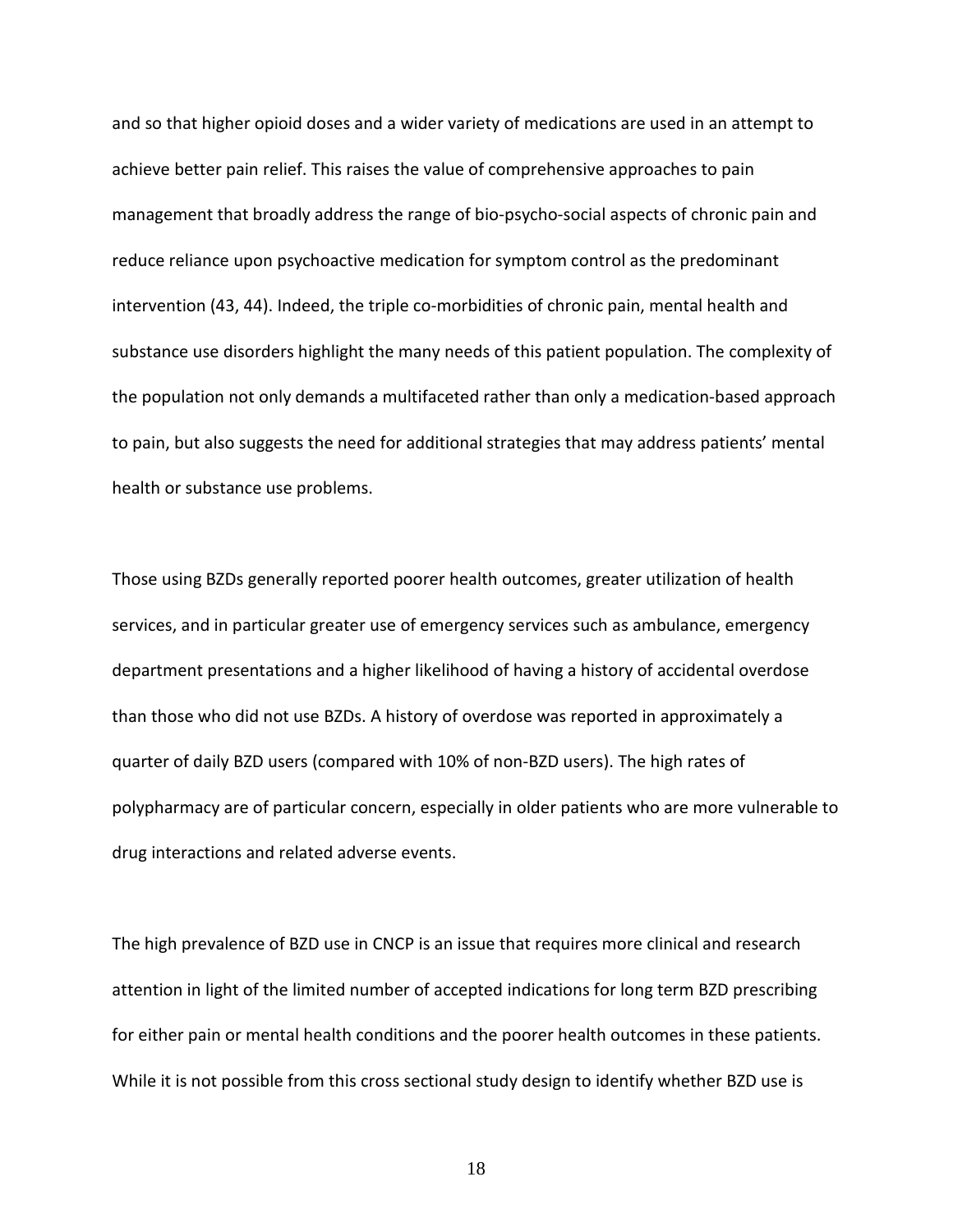safe, effective or appropriate in CNCP patients, the high prevalence of BZD use is clearly inconsistent with therapeutic guidelines recommendations on the management of CNCP or chronic mental health conditions. This raises questions about the adequacy of the assessment and clinical decision making in these patients. There have been many approaches to identifying high risk CNCP patients in whom opioid medication should be used cautiously [\(41\)](#page-24-1), where a personal or family history of substance abuse is a constant theme. We are unaware of similar approaches to identifying risk factors for BZD use in CNCP patients.

There are some study limitations that need to be considered. Although a clear strength of the study was that all Australian community pharmacies were approached and many assisted with recruitment, we have limited data on those pharmacists and patients who did not participate. Further, we rely on self-report data which, while being generally reliable when there are no disincentives for being honest [\(45\)](#page-24-5), may be subject to biases. All participants were informed that their responses would be de-identified and confidential, which traditionally results in more valid reports of substance use [\(46\)](#page-24-6). Further, we do not know the indications for each of the medications used by participants. Future work that can explore reasons for benzodiazepine initiation and continued use in these patients would be a valuable addition to the literature. Finally, as this is a cross- sectional analysis, we are not able to assess causality. We do not know what the outcomes for these patients would have been had they not been prescribed benzodiazepines. The longer-term findings for this study will provide important data on outcomes for those that use BZDs over time.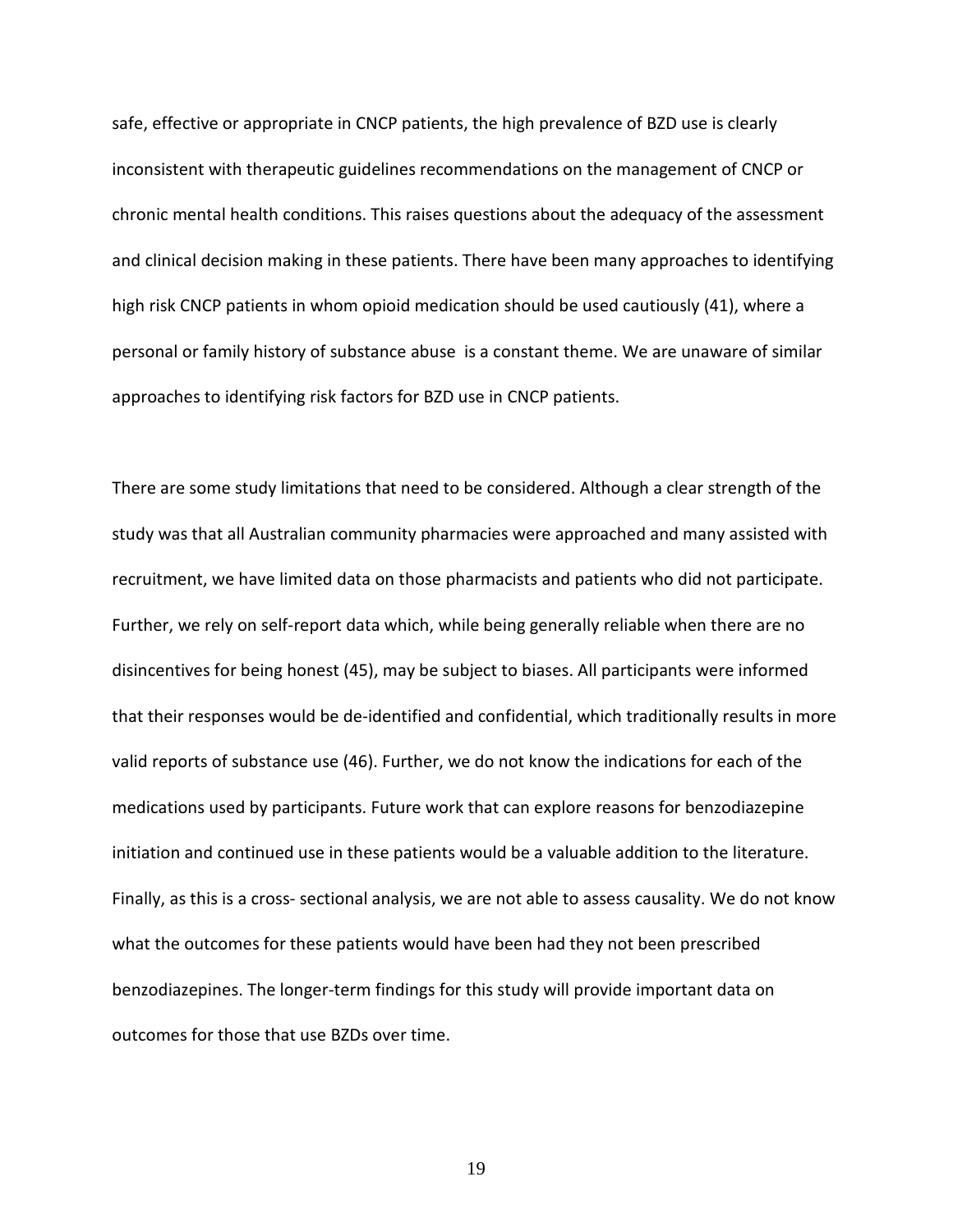This study identified a high prevalence of BZD use in CNCP patients, with approximately onethird of patients reporting use within the past month. CNCP patients with daily BZD use represent a highly distressed group of patients: they reported greater pain severity and more interference with daily life, multiple mental health problems and a higher rate of substance use disorders. They are at risk of adverse events from polypharmacy, and report higher rates of emergency health care use and opioid-related overdose. Careful consideration needs to be given to the role of BZDs in the treatment of CNCP and there is a need for ongoing monitoring of BZD use. In light of the current concerns with opioid related harms, those using opioids and benzodiazepines appear to represent a particularly high-risk group.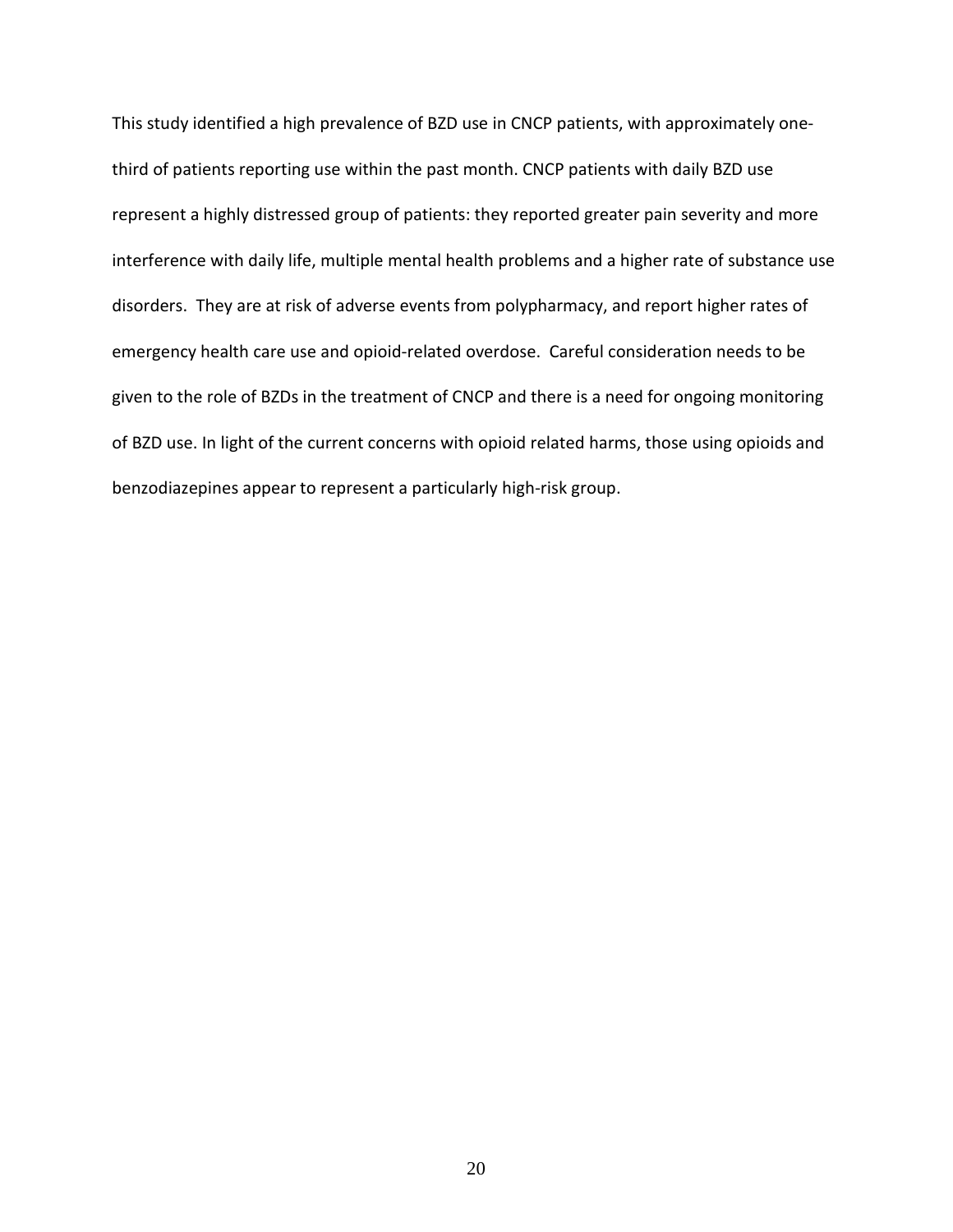## **Acknowledgements**

Thanks to Jessica Belcher, Sarah Freckleton, Anika Martin, Ranira Moodley, Kimberley Smith and Rachel Urquhart-Secord, NDARC, for their contribution to data collection. We also thank Cerissa Papanastasiou, Burnet Institute, for her contribution to some of the POINT data collection in Melbourne. Thanks to the Pharmacy Guild of Australia, the NSW Pharmacy Guild, and Pain Australia, for their support of this study and assistance with dissemination. Thanks also to the POINT advisory committee for their advice on the design and conduct of the study. This study received funding from the Australian National Health and Medical Research Council (NHMRC, #1022522). SN, LD, BL, and WH are supported by NHMRC research fellowships (#1013803, #1041472, #1073858, #569738). The National Drug and Alcohol Research Centre at UNSW is supported by funding from the Australian Government under the Substance Misuse Prevention and Service Improvements Grant Fund. Cerissa Papanastasiou was supported by funding provided to Paul Dietze and LD by the Victorian Drug Law Enforcement Fund. These funding bodies had no role in determining the study design; in the collection, analysis and interpretation of data; in the writing of the report; and in the decision to submit the article for publication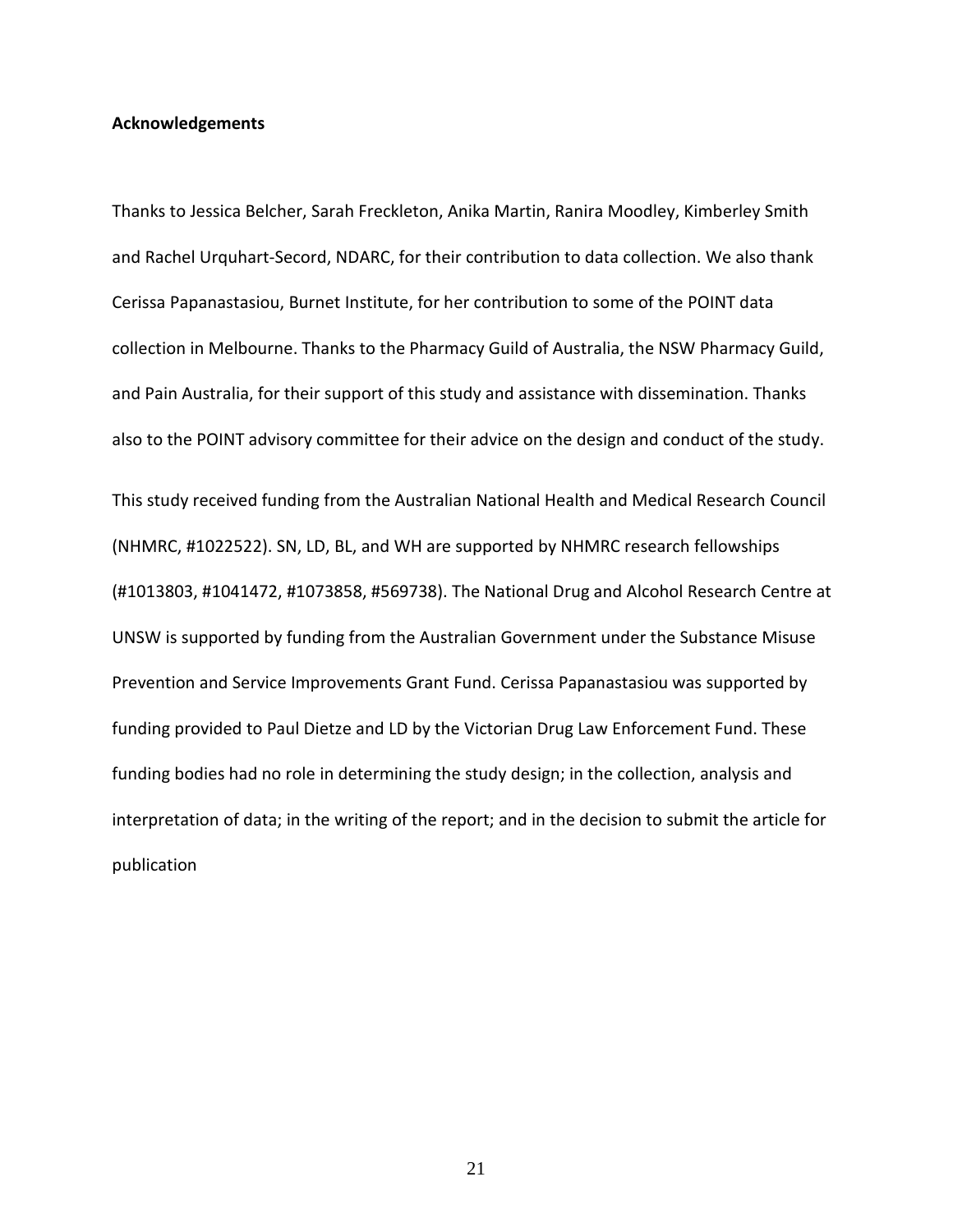## **References**

<span id="page-22-0"></span>1. Compton WM, Volkow ND. Major increases in opioid analgesic abuse in the United States: Concerns and strategies. Drug and Alcohol Dependence. 2006 2006/2/1;81(2):103-7.

2. Roxburgh A, Bruno R, Larance B, Burns L. Prescription of opioid analgesics and related harms in Australia. Med J Aust. 2011;195(5):280-4.

3. Leong M, Murnion B, Haber P. Examination of opioid prescribing in Australia from 1992 to 2007. Internal medicine journal. 2009;39(10):676-81.

4. Degenhardt L, Black E, Breen C, Bruno R. Trends in morphine prescriptions, illicit morphine use and associated harms among regular injecting drug users in Australia. Drug and Alcohol Review. 2006;25(5):403-12.

5. Maxwell JC. The prescription drug epidemic in the United States: A perfect storm. Drug and Alcohol Review. 2011;30(3):264-70.

6. Fischer B, Argento E. Prescription opioid related misuse, harms, diversion and interventions in Canada: a review. Pain physician. 2012 Jul;15(3 Suppl):ES191-203.

<span id="page-22-1"></span>7. Brower KJ, McCammon RJ, Wojnar M, Ilgen MA, Wojnar J, Valenstein M. Prescription sleeping pills, insomnia, and suicidality in the National Comorbidity Survey Replication. J Clin Psychiatry. 2011 Apr;72(4):515-21.

<span id="page-22-2"></span>8. Ohayon MM, Caulet M, Priest RG, Guilleminault C. Psychotropic Medication Consumption Patterns in the UK General Population. Journal of Clinical Epidemiology. 1998;51(3):273-83.

<span id="page-22-3"></span>9. Islam MM, Conigrave KM, Day CA, Nguyen Y, Haber PS. Twenty-year trends in benzodiazepine dispensing in the Australian population. Internal Medicine Journal. 2014;44(1):57-64.

<span id="page-22-4"></span>10. Tsimtsiou Z, Ashworth M, Jones R. Variations in anxiolytic and hypnotic prescribing by GPs: a cross-sectional analysis using data from the UK Quality and Outcomes Framework. The British journal of general practice : the journal of the Royal College of General Practitioners. 2009 Jun;59(563):e191-8.

<span id="page-22-5"></span>11. King SA, Strain JJ. Benzodiazepine use by chronic pain patients. Clin J Pain. 1990 Jun;6(2):143-7.

12. Kouyanou K, Pither CE, Wessely S. Medication misuse, abuse and dependence in chronic pain patients. J Psychosom Res. 1997 Nov;43(5):497-504.

13. Manchikanti L, Cash KA, Malla Y, Pampati V, Fellows B. A prospective evaluation of psychotherapeutic and illicit drug use in patients presenting with chronic pain at the time of initial evaluation. Pain Physician. 2013 Jan;16(1):E1-E13.

<span id="page-22-6"></span>14. Dellemijn PLI, Fields HL. Do benzodiazepines have a role in chronic pain management? Pain. 1994 ;57(2):137-52.

<span id="page-22-7"></span>15. Therapeutic Guidelines Limited. eTG complete: Analgesic Guidelines . Melbourne Melbourne2013 [cited 2013]. Available from: [http://etg.tg.com.au/complete/.](http://etg.tg.com.au/complete/)

<span id="page-22-8"></span>16. National Guideline C. Practice guidelines for chronic pain management. An updated report by the American Society of Anesthesiologists Task Force on Chronic Pain Management and the American Society of Regional Anesthesia and Pain Medicine Rockville MD: Agency for Healthcare Research and Quality (AHRQ); [5/6/2014]. Available from: [http://www.guideline.gov/content.aspx?id=23845.](http://www.guideline.gov/content.aspx?id=23845)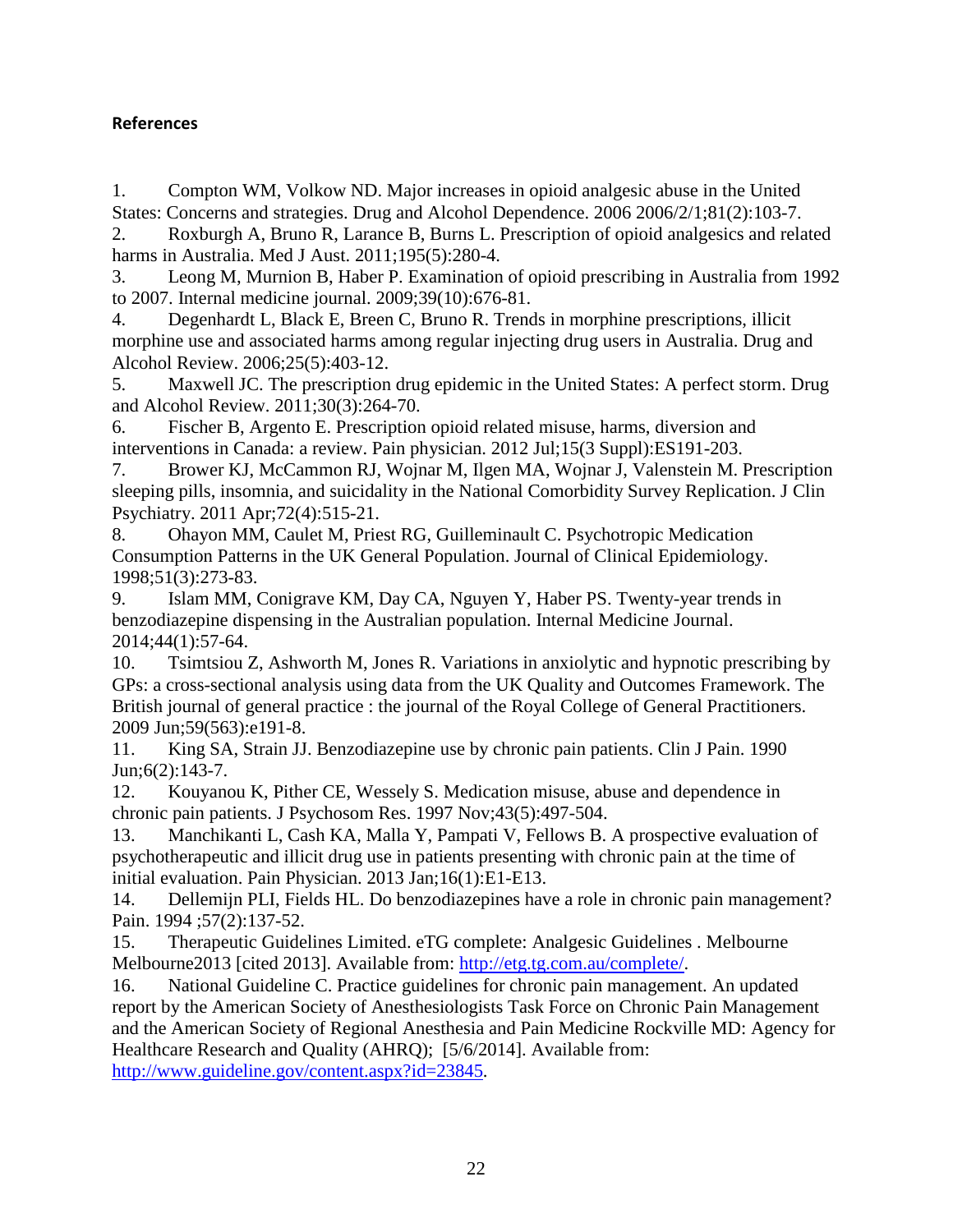<span id="page-23-0"></span>17. Therapeutic Guidelines Limited. eTG complete: Psychotropic Guidelines . Melbourne Melbourne2013 [cited 2013]. Available from: [http://etg.tg.com.au/complete/.](http://etg.tg.com.au/complete/)

<span id="page-23-1"></span>18. Joint Formulary Committee. British National Formulary (BNF) 66. London: BMJ Publishing Group Ltd and Royal Pharmaceutical Society; 2013.

<span id="page-23-2"></span>19. Blyth FM, March LM, Brnabic AJM, Jorm LR, Williamson M, Cousins MJ. Chronic pain in Australia: a prevalence study. Pain. 2001;89(2-3):127-34.

<span id="page-23-3"></span>20. Lintzeris N, Nielsen S. Benzodiazepines, Methadone and Buprenorphine: Interactions and Clinical Management. The American Journal on Addictions. 2010;19(1):59-72.

<span id="page-23-4"></span>21. White JM, Irvine RJ. Mechanisms of fatal opioid overdose. Addiction. 1999;94(7):961- 72.

<span id="page-23-5"></span>22. Webster LR, Choi Y, Desai H, Webster L, Grant BJB. Sleep-Disordered Breathing and Chronic Opioid Therapy. Pain Medicine. 2008;9(4):425-32.

<span id="page-23-6"></span>23. Poyares D, Guilleminault C, Ohayon MM, Tufik S. Chronic benzodiazepine usage and withdrawal in insomnia patients. Journal of Psychiatric Research. 2004 ;38(3):327-34.

<span id="page-23-7"></span>24. Ciccone DS, Just N, Bandilla EB, Reimer E, Ilbeigi MS, Wu W. Psychological correlates of opioid use in patients with chronic nonmalignant pain: a preliminary test of the downhill spiral hypothesis. J Pain Symptom Manage. 2000 Sep;20(3):180-92. PubMed PMID: 11018336.

<span id="page-23-8"></span>25. Luijendijk HJ, Tiemeier H, Hofman A, Heeringa J, Stricker BH. Determinants of chronic benzodiazepine use in the elderly: a longitudinal study. Br J Clin Pharmacol. 2008

Apr;65(4):593-9. PubMed PMID: 18093258. Pubmed Central PMCID: 2291382.

<span id="page-23-9"></span>26. Campbell G, Mattick R, Bruno R, Larance B, Nielsen S, Cohen M, et al. Cohort protocol paper: the Pain and Opioids In Treatment (POINT) study. BMC pharmacology & toxicology. 2014;15(1):17.

<span id="page-23-10"></span>27. Therapeutic Goods Administration. Standard for the Uniform Scheduling of Medicines and Poisons (SUSMP) 2013.

<span id="page-23-11"></span>28. Marketing M.<http://www.mavenmarketing.com.au/list-of-pharmacies-in-australia/> 2012 [cited 2012]. A contact List of Pharmacies (Pharmacists) and Chemists in Australia].

<span id="page-23-12"></span>29. Cleeland C. The Brief Pain Inventory (BPI). 1991.

<span id="page-23-13"></span>30. World Health Organization. Composite International Diagnostic Interview, Version 3.0. . Geneva: World Health Organization; 2001.

<span id="page-23-14"></span>31. Nicholas MK. The pain self-efficacy questionnaire: Taking pain into account. Eur J Pain. 2007 Feb;11(2):153-63. PubMed PMID: 16446108.

<span id="page-23-15"></span>32. Nicholas MK, Asghari A, Blyth FM. What do the numbers mean? Normative data in chronic pain measures. Pain. 2008 Jan;134(1-2):158-73. PubMed PMID: 17532138.

<span id="page-23-16"></span>33. Kroenke K, Spitzer RL, Williams JBW, Lowe B. The Patient Health Questionnaire Somatic, Anxiety, and Depressive Symptom Scales: a systematic review. General Hospital Psychiatry. 2010 Jul-Aug;32(4):345-59. PubMed PMID: 20633738. English.

<span id="page-23-17"></span>34. Kroenke K, Spitzer R, Williams JBW. The PHQ-9: Validity of a Brief Depression Severity Measure. Journal of General Internal Medicine. 2001;16(9):606-13.

<span id="page-23-18"></span>35. Spitzer RL, Kroenke K, Williams JBW, Lowe B. A brief measure for assessing generalized anxiety disorder: the GAD-7. Archives of Internal Medicine. 2006 May 22;166(10):1092-7. PubMed PMID: 16717171. English.

<span id="page-23-19"></span>36. Prins A, Ouimette P, Kimerling R, Camerond RP, Hugelshofer DS, Shaw-Hegwer J, et al. The primary care PTSD screen (PC-PTSD): development and operating characteristics. Primary Care Psychiatry. 2004;9(1):9-14.

<span id="page-23-20"></span>37. Australian Medicines Handbook. Australian Medicines Handbook. Adelaide2013.